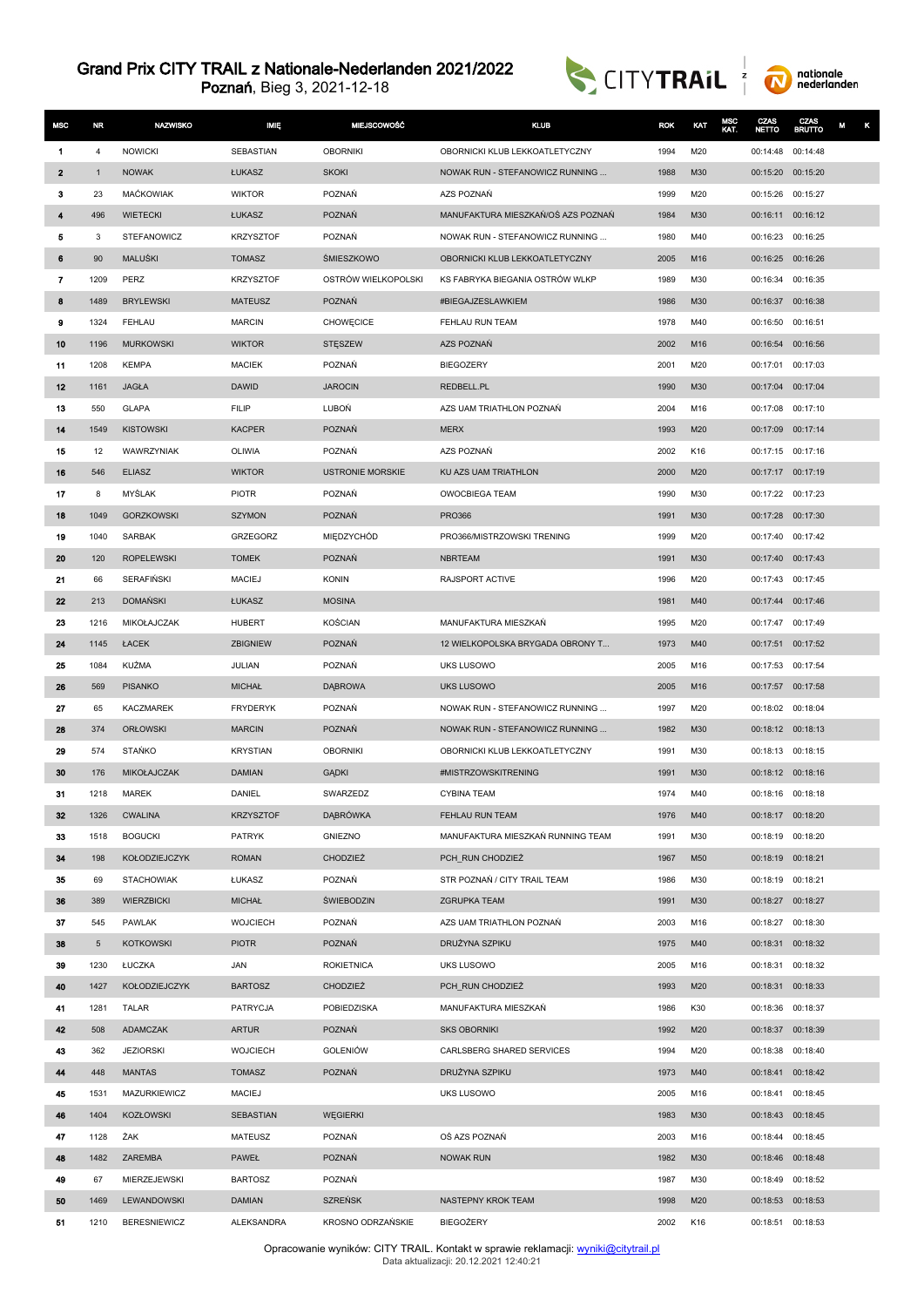



| <b>MSC</b> | <b>NR</b> | <b>NAZWISKO</b>      | <b>MIĘ</b>       | <b>MIEJSCOWOŚĆ</b>  | <b>KLUB</b>                        | <b>ROK</b> | KAT | MSC<br>KAT. | CZAS<br><b>NETTO</b> | CZAS<br><b>BRUTTO</b> | κ<br>М |
|------------|-----------|----------------------|------------------|---------------------|------------------------------------|------------|-----|-------------|----------------------|-----------------------|--------|
| 52         | 532       | <b>KRÓLIKOWSKI</b>   | <b>EDWARD</b>    | <b>PLEWISKA</b>     | <b>KB MANIAC POZNAŃ</b>            | 1970       | M50 |             | 00:18:56             | 00:18:59              |        |
| 53         | 1200      | PAWEŁCZYK            | JULIA            | <b>JAROCIN</b>      | <b>BIEGOŻERY</b>                   | 2002       | K16 |             | 00:18:56             | 00:18:58              |        |
| 54         | 1495      | <b>FILIPIAK</b>      | <b>MATEUSZ</b>   | <b>POZNAŃ</b>       | KS HADES POZNAŃ                    | 1998       | M20 |             | 00:19:05 00:20:45    |                       |        |
| 55         | 1472      | MATCZAK              | <b>PATRYK</b>    | GORZÓW WIELKOPOLSKI |                                    | 1998       | M20 |             | 00:19:06 00:19:09    |                       |        |
| 56         | 1521      | GREIVELDINGER        | <b>GILLES</b>    | <b>KORNIK</b>       | ŚWIAT BIEGACZA FEHLAU RUN TEAM     | 1971       | M50 |             | 00:19:09             | 00:19:14              |        |
| 57         | 1159      | <b>MICHALAK</b>      | <b>TOMASZ</b>    | <b>KOZIEGŁOWY</b>   | MISTRZOWSKI TRENING                | 1988       | M30 |             | 00:19:10             | 00:19:13              |        |
| 58         | 14        | <b>JARASZKIEWICZ</b> | <b>HANIA</b>     | <b>POZNAŃ</b>       |                                    | 1986       | K30 |             | 00:19:10             | 00:19:15              |        |
| 59         | 1398      | ROZCZYŃSKI           | <b>BENIAMIN</b>  | POZNAŃ              | ADAM GŁOGOWSKI - GŁODNY ZWYCIĘSTWA | 1993       | M20 |             | 00:19:13             | 00:19:17              |        |
| 60         | 1318      | <b>KACZMAREK</b>     | <b>AGATA</b>     | POZNAŃ              | FEHLAU RUN TEAM                    | 1981       | K40 |             | 00:19:18 00:19:22    |                       |        |
| 61         | 1493      | ZIĘTY                | TOMASZ           | ŚRODA WLKP          | DRUŻYNA SZPIKU                     | 1993       | M20 |             | 00:19:20             | 00:19:22              |        |
| 62         | 1509      | <b>KOMOROWSKI</b>    | ŁUKASZ           | POZNAŃ              | #BIEGAMZESŁAWKIEM                  | 1990       | M30 |             | 00:19:21             | 00:19:22              |        |
| 63         | 1060      | <b>KONIECZNY</b>     | <b>WALDEK</b>    | <b>DOLSK</b>        | <b>NIGHT RUNNERS</b>               | 1989       | M30 |             | 00:19:21             | 00:19:25              |        |
| 64         | 1037      | <b>HARKIEWICZ</b>    | <b>PIOTR</b>     | <b>POZNAŃ</b>       | NARAMOWICE BIEGAJĄ                 | 1981       | M40 |             | 00:19:28             | 00:19:32              |        |
| 65         | 442       | MIELNICZAK           | <b>ARTUR</b>     | POZNAŃ              | STREFAMARATONU                     | 1976       | M40 |             | 00:19:35 00:19:38    |                       |        |
| 66         | 1355      | SIEMIANOWSKI         | <b>ROBERT</b>    | <b>WAGROWIEC</b>    |                                    | 1996       | M20 |             | 00:19:40             | 00:19:44              |        |
| 67         | 43        | <b>MACIEJEWSKI</b>   | RAFAŁ            | CZMOŃ               | CZMOŃ                              | 1983       | M30 |             | 00:19:40             | 00:19:45              |        |
| 68         | 1400      | <b>STACHOWIAK</b>    | <b>PIOTR</b>     | <b>POZNAŃ</b>       | FEHLAU RUN TEAM                    | 1974       | M40 |             | 00:19:41             | 00:19:43              |        |
| 69         | 1022      | SZAFRAŃSKI           | <b>MACIEJ</b>    | POZNAŃ              | #BIEGIEMWLAS                       | 1987       | M30 |             | 00:19:41             | 00:19:47              |        |
| 70         | 544       | <b>BERNAT</b>        | <b>OSKAR</b>     | <b>SUCHY LAS</b>    | <b>UAM TRIATHLON POZNAŃ</b>        | 2004       | M16 |             | 00:19:42 00:19:45    |                       |        |
| 71         | 1172      | MATUSZEWSKI          | <b>MAREK</b>     | ŚREM                | RUNNERS POWER ŚREM                 | 1972       | M40 |             | 00:19:44             | 00:19:50              |        |
| 72         | 13        | RADZIEJ              | <b>ALICJA</b>    | POZNAŃ              | NIGHT RUNNERS                      | 1991       | K30 |             | 00:19:48 00:19:48    |                       |        |
| 73         | 579       | <b>FERCHMIN</b>      | ALEKSANDRA       | POZNAŃ              | KU AZS UAM TRIATHLON POZNAŃ        | 2004       | K16 |             | 00:19:48             | 00:19:51              |        |
| 74         | 1401      | SZCZEPAŃSKI          | <b>PATRYK</b>    | <b>MORAG</b>        |                                    | 1988       | M30 |             | 00:19:52 00:20:02    |                       |        |
| 75         | 159       | PARADOWSKI           | PAWEŁ            | POZNAŃ              |                                    | 1986       | M30 |             | 00:19:53 00:20:02    |                       |        |
| 76         | 133       | NAPIERAŁA            | <b>MARCIN</b>    | <b>KOZIEGŁOWY</b>   | PIATKOWO NA BIEGOWO                | 1980       | M40 |             | 00:19:53             | 00:20:00              |        |
| 77         | 1139      | <b>OSSES</b>         | <b>FILIP</b>     | POZNAŃ              | <b>ZGRUPKA TEAM</b>                | 1997       | M20 |             | 00:19:55             | 00:20:01              |        |
| 78         | 1528      | <b>STAWIARZ</b>      | <b>JAKUB</b>     | <b>POZNAŃ</b>       |                                    | 1986       | M30 |             | 00:19:59             | 00:20:01              |        |
| 79         | 551       | <b>WALCZAK</b>       | <b>JAKUB</b>     | KALISZ              | KU AZS UAM POZNAŃ                  | 2004       | M16 |             | 00:19:59             | 00:20:05              |        |
| 80         | 97        | <b>BOBECKI</b>       | <b>PATRYK</b>    | POZNAŃ              | 31 BAZA LOTNICTWATAKTYCZNEGO       | 1983       | M30 |             | 00:20:00             | 00:20:02              |        |
| 81         | 1533      | ADAMCZYK             | EMANUELA         | POZNAŃ              | #TEAMBIEGIWLKP                     | 1996       | K20 |             | 00:20:02             | 00:20:08              |        |
| 82         | 1175      | <b>KACZMAREK</b>     | <b>MIROSLAW</b>  | ŚREM                | RUNNERS POWER SREM                 | 1991       | M30 |             | 00:20:03             | 00:20:08              |        |
| 83         | 282       | <b>WINTER</b>        | <b>PIOTR</b>     | <b>CHOMECICE</b>    | NIGHT RUNNERS                      | 1987       | M30 |             | 00:20:03 00:20:08    |                       |        |
| 84         | 1240      | <b>KALETA</b>        | <b>WALDEMAR</b>  | <b>DREZDENKO</b>    |                                    | 1972       | M40 |             | 00:20:04             | 00:20:07              |        |
| 85         | 417       | BIAŁCZYK             | <b>MARCIN</b>    | <b>ROŚCIMIN</b>     | CARLSBERG SHARED SERVICES          | 1987       | M30 |             | 00:20:09 00:20:14    |                       |        |
| 86         | 1347      | <b>RATAJCZAK</b>     | ŁUKASZ           | <b>MOSINA</b>       | NIGHT RUNNERS                      | 1981       | M40 |             | 00:20:12 00:20:16    |                       |        |
| 87         | 1154      | WRÓBLEWSKI           | <b>ADRIAN</b>    | <b>KOMORNIKI</b>    | <b>ZGRUPKA TEAM</b>                | 1986       | M30 |             | 00:20:14 00:20:20    |                       |        |
| 88         | 218       | ŁAPOTT               | <b>JAKUB</b>     | POZNAŃ              |                                    | 1976       | M40 |             | 00:20:21 00:20:28    |                       |        |
| 89         | 1473      | <b>KACPRZAK</b>      | <b>KRZYSZTOF</b> | <b>DABROWKA</b>     |                                    | 1980       | M40 |             | 00:20:26 00:21:58    |                       |        |
| 90         | 149       | MELLER               | ŁUKASZ           | POZNAŃ              | INTER#WAŁY                         | 1978       | M40 |             | 00:20:27 00:20:31    |                       |        |
| 91         | 1359      | CHEŁKOWSKI           | <b>BARTOSZ</b>   | SIERAKÓW            | OSIEDLE ROZALIN W LUSÓWKU          | 1989       | M30 |             | 00:20:31             | 00:20:45              |        |
| 92         | 1323      | <b>TROCKI</b>        | <b>PATRYK</b>    | POZNAŃ              | <b>DIRTY SPARROWS</b>              | 1988       | M30 |             | 00:20:32 00:20:39    |                       |        |
| 93         | 1082      | <b>TOKARSKI</b>      | KAROL            | POZNAŃ              | INTER#WAŁY                         | 1979       | M40 |             | 00:20:32 00:20:36    |                       |        |
| 94         | 1407      | <b>SZYMCZAK</b>      | ADAM             | <b>CHYBY</b>        | <b>UKS LUSOWO</b>                  | 2005       | M16 |             | 00:20:33 00:20:37    |                       |        |
| 95         | 252       | TORCHAŁA             | SEBASTIAN        | <b>KOBYLNICA</b>    | MISTRZOWSKI TRENING                | 1977       | M40 |             | 00:20:38 00:20:43    |                       |        |
| 96         | 1502      | HEDZIELSKA           | <b>WERONIKA</b>  | GOLĘCZEWO           | NATURAL BORN RUNNERS               | 1998       | K20 |             | 00:20:47             | 00:20:48              |        |
| 97         | 1223      | JEDRZEJCZYK          | ZBIGNIEW         | POZNAŃ              | STRZESZYN BIEGA                    | 1985       | M30 |             | 00:20:49             | 00:20:57              |        |
| 98         | 1101      | <b>OSZMAŁEK</b>      | <b>AGATA</b>     | POZNAŃ              | SNUFKINBIEGA.WORDPRESS.COM         | 1986       | K30 |             | 00:20:50 00:20:56    |                       |        |
| 99         | 20        | <b>KOWALCZYK</b>     | ANDRZEJ          | ŁEKNO               | <b>CITY TRAIL TEAM</b>             | 1987       | M30 |             | 00:20:52 00:20:53    |                       |        |
| 100        | 71        | KAŁUŻNY              | <b>MICHAŁ</b>    | POZNAŃ              | <b>DIRTY SPARROWS</b>              | 1990       | M30 |             | 00:20:52 00:20:59    |                       |        |
| 101        | 1110      | <b>BROK</b>          | MAŁGORZATA       | PLEWISKA            | RUNPASSION.PL                      | 1974       | K40 |             | 00:20:54             | 00:20:59              |        |
| 102        | 489       | <b>NOWAK</b>         | <b>KRZYSZTOF</b> | POZNAŃ              |                                    | 1997       | M20 |             | 00:20:55 00:20:58    |                       |        |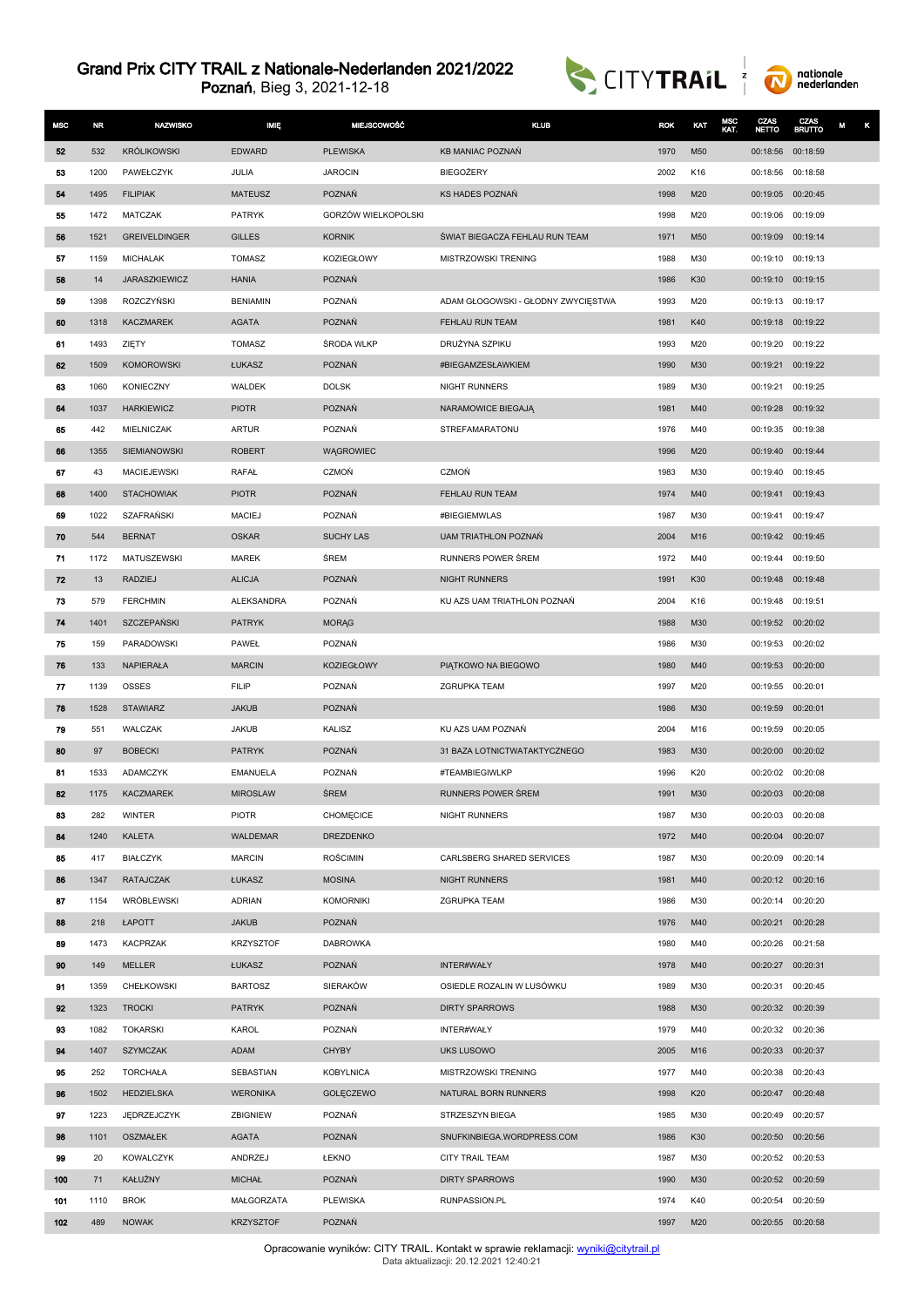



| <b>MSC</b> | NR.          | <b>NAZWISKO</b>               | <b>MIĘ</b>           | <b>MIEJSCOWOŚĆ</b>        | <b>KLUB</b>                       | <b>ROK</b>   | KAT        | MSC<br>KAT. | CZAS<br>NETTO        | CZAS<br><b>BRUTTO</b> | M<br>κ |
|------------|--------------|-------------------------------|----------------------|---------------------------|-----------------------------------|--------------|------------|-------------|----------------------|-----------------------|--------|
| 103        | 381          | PILARCZYK                     | <b>MATEUSZ</b>       | POZNAŃ                    |                                   | 1987         | M30        |             | 00:20:56             | 00:22:37              |        |
| 104        | 238          | <b>HEDZIELSKI</b>             | <b>RAFAŁ</b>         | GOLĘCZEWO                 |                                   | 1974         | M40        |             | 00:20:57             | 00:21:03              |        |
| 105        | 478          | <b>BIEGAŃSKI</b>              | <b>MACIEJ</b>        | POZNAŃ                    | NOWAK RUN - STEFANOWICZ RUNNING   | 1985         | M30        |             | 00:20:57             | 00:22:31              |        |
| 106        | 348          | <b>LIS</b>                    | <b>PIOTR</b>         | WŁOSZAKOWICE              | <b>NN LESZNO</b>                  | 1982         | M30        |             | 00:20:59             | 00:21:04              |        |
| 107        | 1046         | SŁODZINKA                     | <b>MARCIN</b>        | NOWA WIES                 |                                   | 1981         | M40        |             | 00:21:02             | 00:21:13              |        |
| 108        | 455          | <b>DOBKIEWICZ</b>             | ŁUKASZ               | <b>KWILCZ</b>             |                                   | 1987         | M30        |             | 00:21:03 00:21:06    |                       |        |
| 109        | 492          | <b>WÓJCIK</b>                 | <b>MICHAŁ</b>        | POZNAŃ                    |                                   | 1981         | M40        |             | 00:21:06             | 00:21:14              |        |
| 110        | 1507         | <b>STANCZAK</b>               | <b>JANUSZ</b>        | <b>POZNAN</b>             | <b>KB KOSYNIER WRZESNIA</b>       | 1960         | M60        |             | 00:21:06             | 00:21:11              |        |
| 111        | 1539         | <b>WITKOWSKI</b>              | <b>KRZYSZTOF</b>     | POZNAŃ                    | STAJNIA CROSSFIT                  | 1983         | M30        |             | 00:21:07             | 00:22:38              |        |
| 112        | 375          | <b>DOMAŃSKI</b>               | <b>PATRYK</b>        | <b>POZNAŃ</b>             | <b>MOLDY UNICORNS</b>             | 1996         | M20        |             | 00:21:07             | 00:21:17              |        |
| 113        | 1155         | SOBAŃSKI                      | <b>MARCIN</b>        | POZNAŃ                    | <b>ZGRUPKA TEAM</b>               | 1978         | M40        |             | 00:21:08             | 00:22:46              |        |
| 114        | 36           | <b>KARASIAK</b>               | <b>DOMINIKA</b>      | POZNAŃ                    | MISTRZOWSKI TRENING/PRO366        | 1997         | K20        |             | 00:21:08             | 00:21:17              |        |
| 115        | 402          | <b>KLEPCZUK</b>               | MILENA               | POZNAŃ                    |                                   | 1995         | K20        |             | 00:21:09             | 00:22:42              |        |
| 116        | 1310         | <b>GURANOWSKI</b>             | <b>WOJCIECH</b>      | <b>CHYBY</b>              | <b>UKS LUSOWO</b>                 | 2004         | M16        |             | 00:21:09             | 00:21:14              |        |
| 117        | 1014         | <b>ZABOROWSKI</b>             | KAMIL                | POZNAŃ                    | <b>NIGHT RUNNERS</b>              | 1990         | M30        |             | 00:21:10             | 00:21:23              |        |
| 118        | 212          | RÓŻYCKI                       | <b>JAROSŁAW</b>      | <b>OBORNIKI</b>           | OBORNICKI KLUB LEKKOATLETYCZNY    | 1973         | M40        |             | 00:21:14 00:21:15    |                       |        |
| 119        | 209          | <b>FURMANIUK</b>              | <b>JAROMIR</b>       | POZNAŃ                    | SAMOTNY BIAŁY ŻAGIEL              | 1972         | M40        |             | 00:21:14 00:21:22    |                       |        |
| 120        | 1424         | <b>SZAFRAŃSKI</b>             | <b>DOMINIK</b>       | <b>OBORNIKI</b>           | OBORNICKI KLUB LEKKOATLETYCZNY    | 1984         | M30        |             | 00:21:15 00:21:18    |                       |        |
| 121        | 410          | KAŻMIERCZAK                   | RAFAŁ                | POZNAŃ                    | KU AZS UEP                        | 2001         | M20        |             | 00:21:16             | 00:21:27              |        |
| 122        | 56           | KOZICZ                        | <b>LESZEK</b>        | TARNOWO PODGÓRNE          | TARNOWO PODGÓRNE BIEGA            | 1968         | M50        |             | 00:21:18 00:21:22    |                       |        |
| 123        | 359          | <b>BYLINA</b>                 | <b>BARTOSZ</b>       | POZNAŃ                    |                                   | 1972         | M40        |             | 00:21:18 00:21:20    |                       |        |
| 124        | 127          | <b>SOBCZYK</b>                | <b>PATRYK</b>        | POZNAŃ                    | MANUFAKTURA MIESZKAŃ              | 1995         | M20        |             | 00:21:21             | 00:21:27              |        |
| 125        | 1361         | MATUSZAK                      | ARTUR                | OPALENICA                 | MISTRZOWSKI TRENING               | 1989         | M30        |             | 00:21:21             | 00:21:33              |        |
| 126<br>127 | 1186<br>1267 | <b>SIKORA</b><br>ANDRZEJEWSKI | PRZEMYSŁAW<br>ŁUKASZ | <b>POZNAŃ</b><br>WARSZAWA | <b>HIPOPOTAMSPRINTCLUB</b>        | 1981<br>1975 | M40<br>M40 |             | 00:21:23<br>00:21:24 | 00:21:28<br>00:21:39  |        |
| 128        | 1171         | PIERZCHLEWICZ                 | <b>KRZYSZTOF</b>     | POZNAŃ                    | <b>GWIAZDOWSKI TRIATHLON TEAM</b> | 1981         | M40        |             | 00:21:25             | 00:21:30              |        |
| 129        | 1367         | <b>ŚLUSAREK</b>               | <b>WIKTOR</b>        | PUSZCZYKOWO               | ARKA LEŚNA                        | 1991         | M30        |             | 00:21:26             | 00:21:32              |        |
| 130        | 1282         | SZWED                         | <b>MICHAŁ</b>        | POZNAŃ                    | MANUFAKTURA MIESZKAŃ              | 1972         | M40        |             | 00:21:26             | 00:21:33              |        |
| 131        | 1419         | CHOJNACKA                     | MARTA                | LUBIN                     | OWOCBIEGA TEAM                    | 1983         | K30        |             | 00:21:26             | 00:21:34              |        |
| 132        | 1286         | <b>MIELCUCH</b>               | <b>KAMILA</b>        | <b>POZNAŃ</b>             | #BIEGAJZESLAWKIEM                 | 1997         | K20        |             | 00:21:26             | 00:21:37              |        |
| 133        | 1508         | PĘKALA                        | ŁUKASZ               | POZNAŃ                    |                                   | 1992         | M20        |             | 00:21:26 00:21:37    |                       |        |
| 134        | 1051         | <b>HANTKE</b>                 | ANDRZEJ              | POZNAŃ                    |                                   | 1989         | M30        |             | 00:21:28 00:21:36    |                       |        |
| 135        | 338          | SZCZĘSNY                      | ANDRZEJ              | POZNAŃ                    | SPARTA RUNNERS                    | 1982         | M30        |             | 00:21:29             | 00:23:01              |        |
| 136        | 1510         | <b>PUCHALSKI</b>              | <b>PIOTR</b>         | POZNAŃ                    | <b>WHISKY EMBASSY</b>             | 1987         | M30        |             | 00:21:30             | 00:21:38              |        |
| 137        | 1308         | SUSMARSKA                     | <b>EWA</b>           | POZNAŃ                    | OWOCBIEGA TEAM                    | 1996         | K20        |             | 00:21:31             | 00:21:40              |        |
| 138        | 475          | <b>SCHWARZ</b>                | <b>MAREK</b>         | SWARZĘDZ                  | <b>PRO366</b>                     | 1985         | M30        |             | 00:21:35 00:21:44    |                       |        |
| 139        | 105          | <b>STUWE</b>                  | <b>BEATA</b>         | SUCHY LAS                 | <b>PRO366 /MT</b>                 | 1983         | K30        |             | 00:21:36             | 00:21:44              |        |
| 140        | 1214         | PIECHOWIAK                    | <b>MAREK</b>         | POZNAŃ                    |                                   | 1982         | M30        |             | 00:21:38             | 00:21:41              |        |
| 141        | 572          | CZYZEWSKI                     | <b>FILIP</b>         | POZNAN                    |                                   | 1980         | M40        |             | 00:21:40             | 00:23:11              |        |
| 142        | 401          | <b>BLACHOWSKI</b>             | <b>WOJCIECH</b>      | ZALASEWO                  |                                   | 1996         | M20        |             | 00:21:42 00:21:52    |                       |        |
| 143        | 1069         | <b>FURMANIAK</b>              | <b>MATEUSZ</b>       | <b>MROWINO</b>            | OWOCBIEGA TEAM                    | 1989         | M30        |             | 00:21:42 00:21:51    |                       |        |
| 144        | 162          | <b>PTAK</b>                   | <b>ADAM</b>          | POZNAŃ                    | PIATKOWO NA BIEGOWO               | 1972         | M40        |             | 00:21:43 00:22:05    |                       |        |
| 145        | 116          | <b>RUSKOWIAK</b>              | ALEKSANDER           | POZNAŃ                    | MR. OLO                           | 1985         | M30        |             | 00:21:44 00:23:15    |                       |        |
| 146        | 234          | <b>JAKUBOWSKI</b>             | <b>PIOTR</b>         | <b>BARANOWO</b>           |                                   | 1991         | M30        |             | 00:21:45 00:21:59    |                       |        |
| 147        | 1187         | <b>URBANIAK</b>               | SEBASTIAN            | <b>PLEWISKA</b>           |                                   | 1993         | M20        |             | 00:21:46             | 00:23:30              |        |
| 148        | 1179         | ADAMSKA                       | <b>ZOFIA</b>         | ZŁOTNIKI                  | RUN EXPLORE TEAM                  | 1989         | K30        |             | 00:21:46 00:21:56    |                       |        |
| 149        | 271          | <b>STRYCZYŃSKI</b>            | <b>TOMASZ</b>        | <b>KOMORNIKI</b>          | EFITNESS RACING TEAM              | 1978         | M40        |             | 00:21:49             | 00:21:59              |        |
| 150        | 15           | <b>KOTKOWSKI</b>              | <b>MICHAŁ</b>        | POZNAŃ                    | <b>SSR START</b>                  | 1998         | M20        |             | 00:21:49             | 00:23:23              |        |
| 151        | 1086         | <b>KOSTKA</b>                 | <b>MACIEJ</b>        | <b>CHYBY</b>              | UKS LUSOWO                        | 2005         | M16        |             | 00:21:51             | 00:21:55              |        |
| 152        | 1378         | NIEZNALSKI                    | <b>KRZYSZTOF</b>     | POZNAŃ                    | TORPOL RUNNING TEAM               | 1989         | M30        |             | 00:21:53 00:21:59    |                       |        |
| 153        | 1112         | PUCHALSKI                     | <b>MAREK</b>         | <b>KLECZEW</b>            | OSIR KLECZEW                      | 1970         | M50        |             | 00:21:54 00:23:26    |                       |        |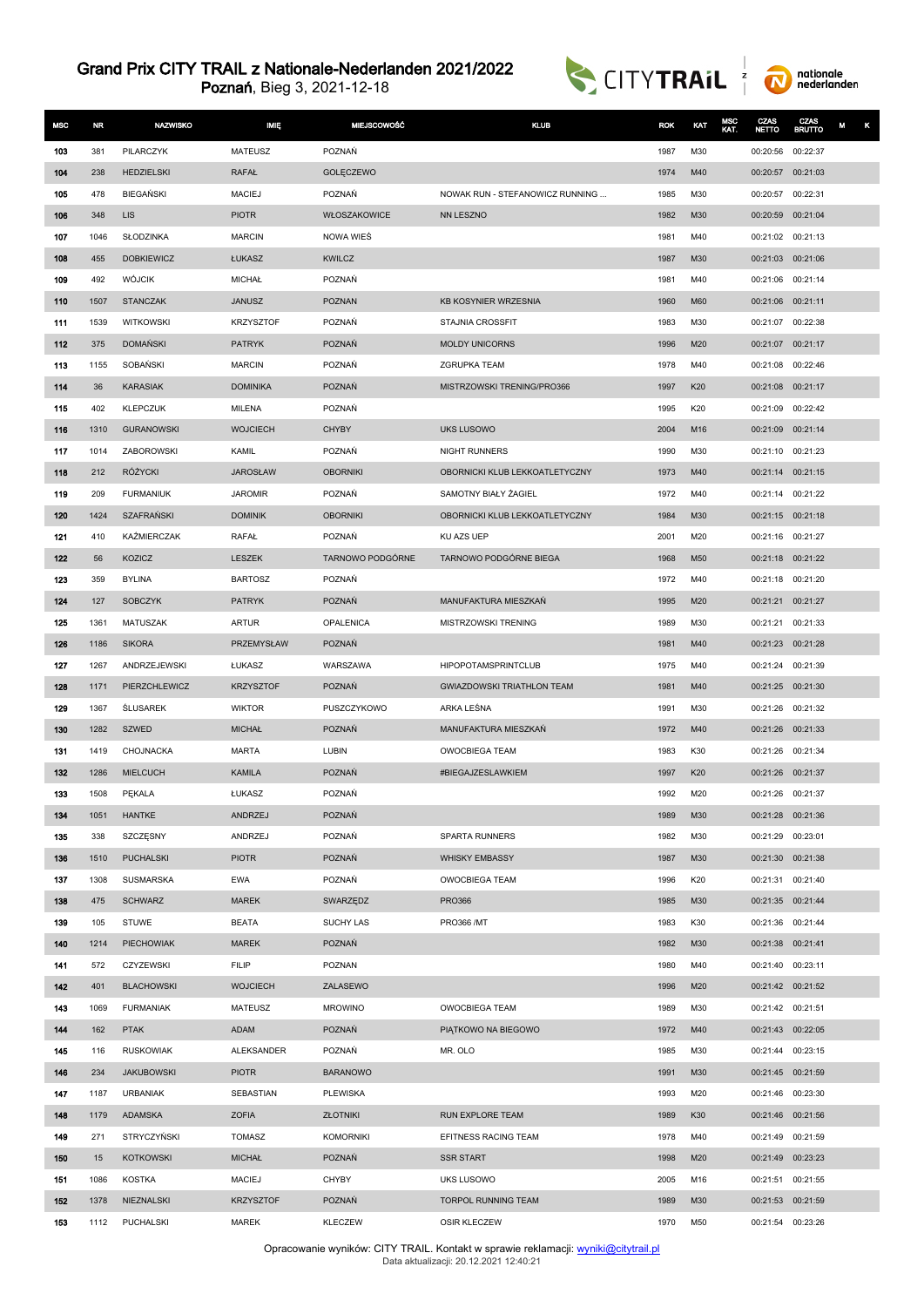Poznań, Bieg 3, 2021-12-18





| <b>MSC</b> | <b>NR</b> | <b>NAZWISKO</b>      | MIĘ               | <b>MIEJSCOWOŚĆ</b> | <b>KLUB</b>                         | <b>ROK</b> | KAT | MSC<br>KAT. | CZAS<br><b>NETTO</b> | CZAS<br><b>BRUTTO</b> | М |
|------------|-----------|----------------------|-------------------|--------------------|-------------------------------------|------------|-----|-------------|----------------------|-----------------------|---|
| 154        | 265       | <b>PASIEKA</b>       | KATARZYNA         | <b>POZNAŃ</b>      | <b>BIEGAJĄCE KREJZOLE</b>           | 1984       | K30 |             | 00:21:55 00:22:07    |                       |   |
| 155        | 1242      | GOŹDZIEWICZ          | <b>FILIP</b>      | <b>KAMIONKI</b>    | FEHLAU RUN TEAM                     | 1991       | M30 |             | 00:21:56 00:23:27    |                       |   |
| 156        | 141       | <b>DOMAŃ</b>         | LESZEK            | <b>KIEKRZ</b>      | FEHLAU RUN TEAM                     | 1975       | M40 |             | 00:21:56 00:23:29    |                       |   |
| 157        | 142       | <b>DOMAŃ</b>         | <b>JOANNA</b>     | <b>KIEKRZ</b>      | FEHLAU RUN TEAM                     | 1976       | K40 |             | 00:21:57             | 00:23:30              |   |
| 158        | 321       | <b>ŚWIĄTNICKI</b>    | <b>GRZEGORZ</b>   | <b>SUCHY LAS</b>   | BIEGANIE JEST PRZEREKLAMOWANE       | 1976       | M40 |             | 00:21:57             | 00:23:31              |   |
| 159        | 421       | <b>RZYHA</b>         | <b>HUBERT</b>     | <b>MOŚCIENICA</b>  | <b>RUNNERS POWER</b>                | 1984       | M30 |             | 00:21:58             | 00:22:09              |   |
| 160        | 1471      | PTASZYŃSKA           | <b>MAŁGORZATA</b> | WARSZAWA           | ADIDAS RUNNERS WARSAW               | 1990       | K30 |             | 00:22:00 00:22:13    |                       |   |
| 161        | 63        | ADAMCZAK             | <b>ARTUR</b>      | POZNAŃ             |                                     | 1973       | M40 |             | 00:22:01             | 00:22:10              |   |
| 162        | 1494      | <b>BERNAT</b>        | <b>JAKUB</b>      | POZNAŃ             | <b>ZGRUPKA TEAM</b>                 | 1990       | M30 |             | 00:22:02 00:22:10    |                       |   |
| 163        | 300       | <b>KOROŃSKI</b>      | <b>TADEUSZ</b>    | POZNAŃ             | PARKRUN POZNAŃ                      | 1970       | M50 |             | 00:22:02 00:22:18    |                       |   |
| 164        | 55        | <b>STACHOWIAK</b>    | <b>MAREK</b>      | <b>ROKIETNICA</b>  | OWOCBIEGA TEAM/ROKIETNICA BIEGA     | 1978       | M40 |             | 00:22:04             | 00:23:40              |   |
| 165        | 1138      | SIBILA               | <b>TOMASZ</b>     | POZNAŃ             |                                     | 1978       | M40 |             | 00:22:05 00:23:43    |                       |   |
| 166        | 1115      | <b>PUDLISZAK</b>     | <b>JEREMI</b>     | MUROWANA GOŚLINA   |                                     | 1973       | M40 |             | 00:22:06 00:22:17    |                       |   |
| 167        | 42        | <b>GORACZNIAK</b>    | <b>MACIEJ</b>     | POZNAŃ             | PENER Z JEŻYC                       | 1978       | M40 |             | 00:22:07             | 00:23:43              |   |
| 168        | 130       | ZABŁOCKI             | <b>TOMEK</b>      | <b>KOZIEGŁOWY</b>  |                                     | 1988       | M30 |             | 00:22:10 00:23:42    |                       |   |
| 169        | 325       | <b>GIENIUSZ</b>      | <b>MAREK</b>      | POZNAŃ             | NARAMOWICE BIEGAJA                  | 1984       | M30 |             | 00:22:11             | 00:23:45              |   |
| 170        | 1117      | <b>OCHOTNY</b>       | <b>JUREK</b>      | <b>DZIAŁYŃ</b>     |                                     | 1983       | M30 |             | 00:22:11 00:23:46    |                       |   |
| 171        | 1506      | <b>GRUHN</b>         | <b>KRZYSZTOF</b>  | ZAKRZEWO           | ORIENT EXPRESS TEAM                 | 1973       | M40 |             | 00:22:11             | 00:23:44              |   |
| 172        | 131       | <b>OGRODNIK</b>      | <b>TOMASZ</b>     | POZNAŃ             | STRZESZYN BIEGA                     | 1988       | M30 |             | 00:22:12 00:22:24    |                       |   |
| 173        | 1251      | <b>DOMBROWICZ</b>    | <b>KRYSTIAN</b>   | <b>OBORNIKI</b>    | OBORNICKI KLUB LEKKOATLETYCZNY      | 1979       | M40 |             | 00:22:15 00:22:18    |                       |   |
| 174        | 1166      | <b>WIERZBIŃSKI</b>   | <b>DAWID</b>      | <b>POZNAŃ</b>      | <b>ZGRUPKA TEAM</b>                 | 1990       | M30 |             | 00:22:16 00:24:06    |                       |   |
| 175        | 1212      | <b>KARCZEWSKA</b>    | <b>KAROLINA</b>   | POZNAŃ             | <b>OWOCBIEGA TEAM</b>               | 1991       | K30 |             | 00:22:16 00:23:48    |                       |   |
| 176        | 73        | <b>BOCHENEK</b>      | <b>MICHAŁ</b>     | POZNAŃ             | OWOCBIEGA TEAM/SEKTOR DOBREJ ZABAWY | 1984       | M30 |             | 00:22:17 00:23:48    |                       |   |
| 177        | 1010      | LADEK                | <b>MARCIN</b>     | POZNAŃ             |                                     | 1989       | M30 |             | 00:22:17 00:22:29    |                       |   |
| 178        | 1219      | <b>SKROBAŃSKI</b>    | <b>JAKUB</b>      | PUSZCZYKOWO        |                                     | 1992       | M20 |             | 00:22:23 00:23:56    |                       |   |
| 179        | 507       | PRZECHRZTA           | <b>MICHAŁ</b>     | POZNAŃ             |                                     | 1976       | M40 |             | 00:22:24             | 00:22:38              |   |
| 180        | 1142      | <b>KOWALSKI</b>      | <b>KAMIL</b>      | <b>POZNAŃ</b>      |                                     | 1987       | M30 |             | 00:22:25 00:22:35    |                       |   |
| 181        | 309       | <b>KRYSTKOWIAK</b>   | <b>TOMASZ</b>     | POZNAŃ             |                                     | 1995       | M20 |             | 00:22:25             | 00:22:39              |   |
| 182        | 194       | KOWALSKA             | <b>ROMA</b>       | <b>BYTKOWO</b>     | <b>OWOCBIEGA TEAM</b>               | 1983       | K30 |             | 00:22:26 00:22:36    |                       |   |
| 183        | 1048      | ANDRZEJAK            | <b>ROBERT</b>     | <b>POZNAŃ</b>      | <b>VAMOS</b>                        | 1976       | M40 |             | 00:22:30             | 00:22:37              |   |
| 184        | 1071      | <b>WIECZORKOWSKI</b> | WŁADYSŁAW         | POZNAŃ             |                                     | 1956       | M60 |             | 00:22:34 00:22:45    |                       |   |
| 185        | 1511      | SOBCZYŃSKA           | MAGDALENA         | POZNAŃ             | SPORT GENERATION TEAM               | 1991       | K30 |             | 00:22:35 00:22:42    |                       |   |
| 186        | 171       | PACZKOWSKA           | KATARZYNA         | <b>KIEKRZ</b>      | <b>BIEGAJĄCE KREJZOLE</b>           | 1983       | K30 |             | 00:22:36 00:22:48    |                       |   |
| 187        | 373       | <b>FILIPIAK</b>      | <b>ADRIANNA</b>   | POZNAŃ             | KS HADES POZNAŃ                     | 2003       | K16 |             | 00:22:38 00:24:18    |                       |   |
| 188        | 195       | ŁUKOWICZ             | ŁUKASZ            | <b>KOŚCIERZYNA</b> |                                     | 1982       | M30 |             | 00:22:39 00:24:15    |                       |   |
| 189        | 447       | <b>RELEWICZ</b>      | <b>MACIEJ</b>     | POZNAŃ             | <b>WOLNE SLIMAKI</b>                | 1979       | M40 |             | 00:22:39 00:22:51    |                       |   |
| 190        | 322       | <b>KANECKA</b>       | <b>ALICJA</b>     | <b>ŚLESIN</b>      | NOWAK RUN - STEFANOWICZ RUNNING     | 2002       | K16 |             | 00:22:39 00:22:50    |                       |   |
| 191        | 501       | SZLANGA              | ŁUKASZ            | <b>BARANOWO</b>    | PR0366                              | 1975       | M40 |             | 00:22:39 00:22:48    |                       |   |
| 192        | 1520      | <b>GLAPA</b>         | <b>BEATA</b>      | POZNAŃ             |                                     | 1990       | K30 |             | 00:22:40 00:22:48    |                       |   |
| 193        | 25        | MODZELEWSKI          | PIOTR             | TARNOWO PODGÓRNE   | BIEG LWA / CITY TRAIL TEAM          | 1969       | M50 |             | 00:22:43 00:22:47    |                       |   |
| 194        | 98        | <b>PORADA</b>        | <b>MAREK</b>      | POZNAŃ             | <b>HERNIK TEAM</b>                  | 1963       | M50 |             | 00:22:47 00:24:22    |                       |   |
| 195        | 60        | <b>BRYCHCZYŃSKI</b>  | <b>KRYSTIAN</b>   | POZNAŃ             | <b>HERNIK TEAM</b>                  | 1980       | M40 |             | 00:22:49 00:24:25    |                       |   |
| 196        | 390       | PONIEDZIAŁEK         | <b>FILIP</b>      | <b>PLEWISKA</b>    |                                     | 1984       | M30 |             | 00:22:51 00:24:38    |                       |   |
| 197        | 563       | <b>OŻMINKOWSKA</b>   | ALEKSANDRA        | POZNAŃ             | <b>DIRTY SPARROWS</b>               | 1990       | K30 |             | 00:22:52 00:23:03    |                       |   |
| 198        | 1168      | <b>SOBALA</b>        | <b>BOGUSŁAW</b>   | POZNAŃ             |                                     | 1959       | M60 |             | 00:22:52 00:24:33    |                       |   |
| 199        | 1492      | <b>BIDER</b>         | MAŁGORZATA        | POZNAŃ             | FOR RUN TEAM                        | 1990       | K30 |             | 00:22:53 00:24:25    |                       |   |
| 200        | 1285      | JARASZKIEWICZ        | <b>WOJCIECH</b>   | <b>KAŹMIERZ</b>    |                                     | 1984       | M30 |             | 00:22:55 00:24:35    |                       |   |
| 201        | 1185      | KASPRZYCKI           | <b>PIOTR</b>      | POZNAŃ             | WEST SPORT TEAM                     | 1990       | M30 |             | 00:22:59 00:24:33    |                       |   |
| 202        | 205       | LASAK                | <b>MARIA</b>      | POZNAŃ             | <b>HERNIK TEAM</b>                  | 1983       | K30 |             | 00:23:03 00:24:39    |                       |   |
| 203        | 93        | <b>SCHMIDT</b>       | <b>JACEK</b>      | POZNAŃ             | <b>HERNIK TEAM</b>                  | 1966       | M50 |             | 00:23:06 00:24:37    |                       |   |
| 204        | 200       | <b>SKIBNIEWSKI</b>   | <b>KRZYSZTOF</b>  | POZNAŃ             | <b>BIEGACZE YOUFIT</b>              | 1981       | M40 |             | 00:23:06 00:24:50    |                       |   |

Opracowanie wyników: CITY TRAIL. Kontakt w sprawie reklamacji: <u>[wyniki@citytrail.pl](mailto: wyniki@citytrail.pl)</u><br>Data aktualizacji: 20.12.2021 12:40:21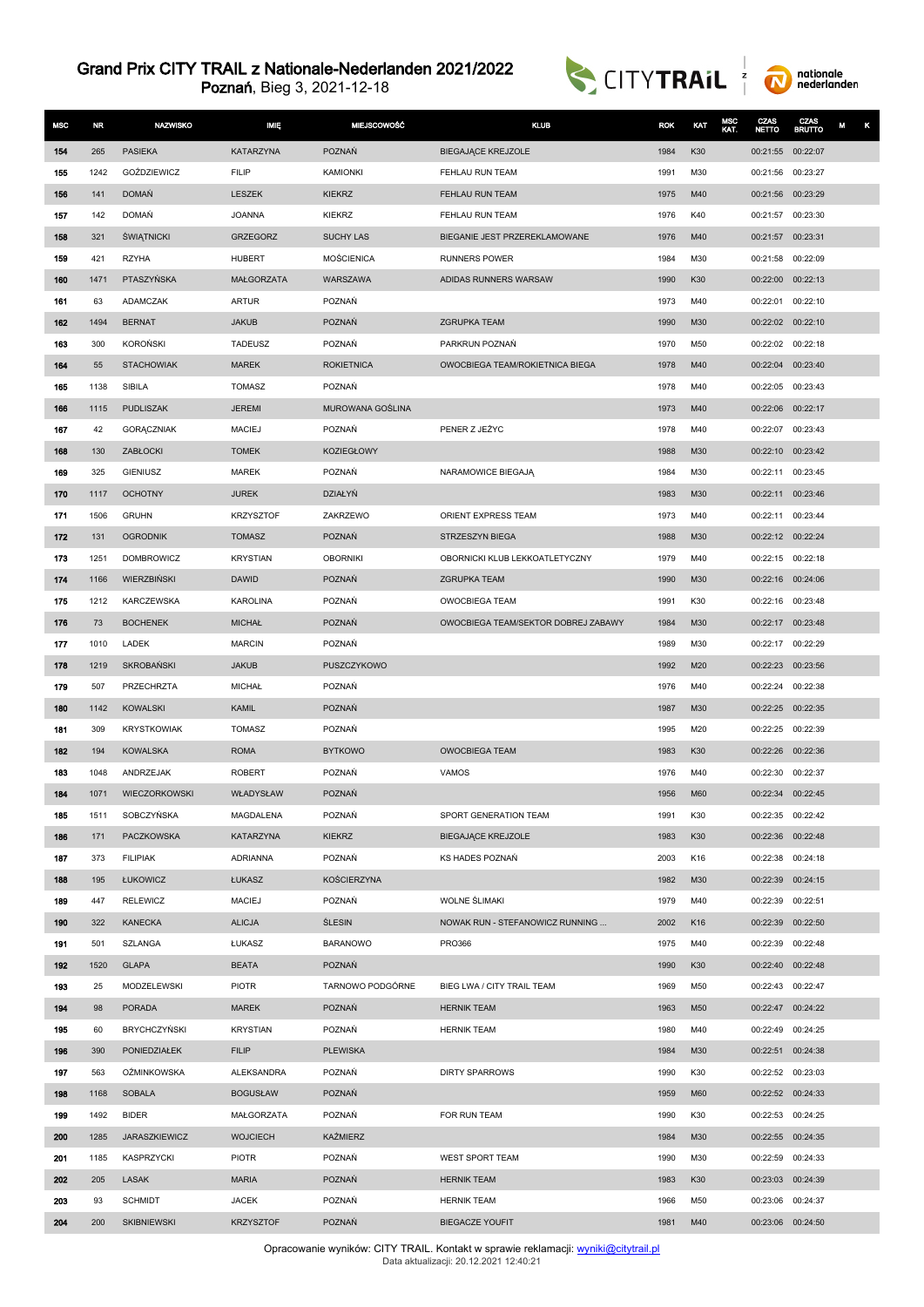Poznań, Bieg 3, 2021-12-18





| <b>MSC</b> | NR.         | <b>NAZWISKO</b>             | <b>IMIĘ</b>                   | <b>MIEJSCOWOŚĆ</b>       | <b>KLUB</b>               | <b>ROK</b>   | KAT        | MSC<br>KAT. | CZAS<br><b>NETTO</b>                   | CZAS<br><b>BRUTTO</b> | κ<br>M |
|------------|-------------|-----------------------------|-------------------------------|--------------------------|---------------------------|--------------|------------|-------------|----------------------------------------|-----------------------|--------|
| 205        | 1247        | <b>MACIOSZEK</b>            | <b>NATALIA</b>                | POZNAŃ                   |                           | 1984         | K30        |             | 00:23:07                               | 00:24:42              |        |
| 206        | 151         | <b>MELLER</b>               | BŁAŻEJ                        | POZNAŃ                   | KS HADES TECH-RACE        | 1984         | M30        |             | 00:23:07                               | 00:24:58              |        |
| 207        | 303         | STRAŻYŃSKI                  | <b>MACIEJ</b>                 | POZNAŃ                   | <b>ENDUHUB</b>            | 1965         | M50        |             | 00:23:09                               | 00:24:49              |        |
| 208        | 1409        | <b>KOWALEWSKI</b>           | <b>KRZYSZTOF</b>              | <b>JELONEK</b>           | <b>KOWALEWSKI</b>         | 1974         | M40        |             | 00:23:09                               | 00:24:40              |        |
| 209        | 525         | WIZA                        | ANNA                          | SWARZĘDZ                 |                           | 1982         | K30        |             | 00:23:10                               | 00:24:41              |        |
| 210        | 128         | <b>CHWALIŃSKI</b>           | <b>MICHAŁ</b>                 | <b>POZNAŃ</b>            |                           | 1982         | M30        |             | 00:23:12 00:24:48                      |                       |        |
| 211        | 1436        | <b>GUTAJ</b>                | <b>BOGDAN</b>                 | POZNAŃ                   |                           | 1991         | M30        |             | 00:23:14 00:27:48                      |                       |        |
| 212        | 1078        | <b>LISOWSKI</b>             | <b>TADEUSZ</b>                | <b>GORZÓW WLKP</b>       | #BIEGAJZESLAWKIEM         | 1961         | M60        |             | 00:23:14                               | 00:24:53              |        |
| 213        | 376         | <b>FLEJSZMAN</b>            | <b>MAREK</b>                  | POZNAŃ                   |                           | 1972         | M40        |             | 00:23:15                               | 00:24:51              |        |
| 214        | 490         | <b>TARKA</b>                | <b>KONRAD</b>                 | <b>POZNAŃ</b>            | DFDS POLSKA RUNNING TEAM  | 1986         | M30        |             | 00:23:16                               | 00:23:32              |        |
| 215        | 1167        | <b>SOBALA</b>               | ADAM                          | POZNAŃ                   |                           | 2005         | M16        |             | 00:23:16 00:23:23                      |                       |        |
| 216        | 485         | <b>JANKOWSKI</b>            | <b>TOMASZ</b>                 | ZŁOTNIKI                 |                           | 1980         | M40        |             | 00:23:17                               | 00:24:59              |        |
| 217        | 1023        | <b>JANOWICZ</b>             | <b>HONORATA</b>               | OPALENICA                | OPALENICKI KLUB BIEGACZA  | 1995         | K20        |             | 00:23:17                               | 00:26:21              |        |
| 218        | 37          | <b>SMIERZCHAŁA</b>          | <b>MARTA</b>                  | <b>POZNAŃ</b>            | <b>PRO366</b>             | 1980         | K40        |             | 00:23:18                               | 00:24:51              |        |
| 219        | 535         | <b>STRABEL</b>              | <b>DARIUSZ</b>                | POZNAŃ                   | REHAU CROSSACTIVE TEAM    | 1979         | M40        |             | 00:23:18                               | 00:24:53              |        |
| 220        | 1136        | <b>ŻMINKOWSKI</b>           | <b>TOMASZ</b>                 | ZALASEWO                 |                           | 1983         | M30        |             | 00:23:19                               | 00:24:57              |        |
| 221        | 1535        | WAWRZYNIAK                  | MAŁGORZATA                    | POZNAŃ                   | PARKRUN POZNAŃ            | 1979         | K40        |             | 00:23:20                               | 00:23:33              |        |
| 222        | 137         | <b>MELLER</b>               | <b>MARCIN</b>                 | POZNAŃ                   | INTER#WAŁY                | 1980         | M40        |             | 00:23:24                               | 00:25:01              |        |
| 223        | 211         | JEDRZEJAK                   | <b>PIOTR</b>                  | <b>KÓRNIK</b>            | INTER#WAŁY                | 1981         | M40        |             | 00:23:27                               | 00:25:05              |        |
| 224        | 296         | <b>KMIECIAK</b>             | <b>JAROSŁAW</b>               | <b>POZNAŃ</b>            | <b>PRO366</b>             | 1974         | M40        |             | 00:23:27                               | 00:24:58              |        |
| 225        | 1092        | WOŹNIAK                     | <b>DARIUSZ</b>                | <b>GNIEZNO</b>           | MISTRZOWSKI TRENING       | 1981         | M40        |             | 00:23:29                               | 00:25:04              |        |
| 226        | 1547        | SZYDŁOWSKI                  | <b>MAREK</b>                  | POZNAŃ                   | <b>CBN</b>                | 1981         | M40        |             | 00:23:30                               | 00:23:44              |        |
| 227        | 276         | <b>GRAMCZEWSKA</b>          | KATARZYNA                     | POZNAŃ                   | <b>PRO366</b>             | 1985         | K30        |             | 00:23:30                               | 00:25:03              |        |
| 228        | 1360        | <b>AUGUSTYNIAK</b>          | <b>OSKAR</b>                  | <b>SKÓRZEWO</b>          |                           | 2005         | M16        |             | 00:23:31                               | 00:26:35              |        |
| 229        | 1053        | <b>BARANOWSKI</b>           | <b>FILIP</b>                  | POZNAŃ                   |                           | 1976         | M40        |             | 00:23:32                               | 00:25:09              |        |
| 230        | 1056        | <b>HAŁA</b>                 | <b>DARIUSZ</b>                | LUSÓWKO                  |                           | 1996         | M20        |             | 00:23:35 00:23:51                      |                       |        |
| 231        | 429         | <b>GRABOWSKA</b>            | <b>DOMINIKA</b>               | <b>BYDGOSZCZ</b>         | <b>MOC I SIŁA</b>         | 1993         | K20        |             | 00:23:36                               | 00:25:17              |        |
| 232        | 244         | ŁOPĄG                       | <b>KRZYSZTOF</b>              | <b>WIRY</b>              | <b>GRUPA OLX TEAM</b>     | 1985         | M30        |             | 00:23:37                               | 00:26:42              |        |
| 233        | 1262        | PETZA<br><b>WOJNAROWSKI</b> | <b>MACIEJ</b>                 | POZNAŃ                   | <b>NIGHT RUNNERS</b>      | 1966         | M50        |             | 00:23:37                               | 00:25:19              |        |
| 234<br>235 | 403         |                             | <b>MICHAŁ</b>                 | <b>POZNAŃ</b>            | <b>NIGHT RUNNERS</b>      | 1984         | M30        |             | 00:23:37                               | 00:25:12              |        |
|            | 1524        | MARSZAŁ<br><b>MIELNIK</b>   | <b>MICHAŁ</b><br><b>KAROL</b> | <b>MOCISKA</b><br>POZNAŃ |                           | 1993<br>1988 | M20<br>M30 |             | 00:23:39 00:25:21                      |                       |        |
| 236<br>237 | 273<br>1202 | SMYKAJ                      | RADOSŁAW                      | POZNAŃ                   |                           | 1982         | M30        |             | 00:23:42 00:25:23<br>00:23:44 00:25:26 |                       |        |
| 238        | 70          | <b>WRÓBEL</b>               | <b>KRZYSZTOF</b>              | <b>SKÓRZEWO</b>          |                           | 1995         | M20        |             | 00:23:45 00:25:25                      |                       |        |
| 239        | 289         | <b>PAWLIK</b>               | <b>PIOTR</b>                  | POZNAŃ                   | <b>ENEA SERWIS</b>        | 1987         | M30        |             | 00:23:47 00:25:45                      |                       |        |
| 240        | 274         | <b>BARTKOWIAK</b>           | <b>IRENEUSZ</b>               | POZNAŃ                   |                           | 1973         | M40        |             | 00:23:47 00:25:23                      |                       |        |
| 241        | 219         | WELTROWSKI                  | GRZEGORZ                      | POZNAŃ                   |                           | 1975         | M40        |             | 00:23:48 00:26:51                      |                       |        |
| 242        | 1418        | <b>RABIEGA</b>              | <b>MARCIN</b>                 | <b>ROKIETNICA</b>        | OWOC BIEGA TEAM           | 1975         | M40        |             | 00:23:49                               | 00:25:26              |        |
| 243        | 1211        | <b>FOKSOWICZ</b>            | <b>WOJCIECH</b>               | POZNAŃ                   |                           | 1979         | M40        |             | 00:23:54                               | 00:26:55              |        |
| 244        | 1542        | <b>CZERNIAK</b>             | <b>AGNIESZKA</b>              | POZNAŃ                   |                           | 1976         | K40        |             | 00:23:58                               | 00:25:37              |        |
| 245        | 1109        | ZWIERZYŃSKI                 | JAN                           | <b>BARANOWO</b>          |                           | 1987         | M30        |             | 00:23:59 00:27:05                      |                       |        |
| 246        | 323         | <b>KOZŁOWSKI</b>            | <b>DARIUSZ</b>                | LUBOŃ                    |                           | 1968         | M50        |             | 00:23:59                               | 00:25:32              |        |
| 247        | 248         | <b>BESTRZYŃSKA</b>          | <b>JOANNA</b>                 | <b>GADKI</b>             |                           | 1971         | K50        |             | 00:24:00                               | 00:25:33              |        |
| 248        | 237         | <b>KUŚNIERZ</b>             | <b>MICHAŁ</b>                 | PIŁA                     | BIEGAMBOLUBIE TO NIE KLUB | 1983         | M30        |             | 00:24:00                               | 00:25:33              |        |
| 249        | 494         | <b>KOLSKI</b>               | <b>JACEK</b>                  | POZNAŃ                   | <b>NIGHT RUNNERS</b>      | 1978         | M40        |             | 00:24:02 00:27:03                      |                       |        |
| 250        | 290         | <b>HAMPEL</b>               | ANIA                          | POZNAŃ                   |                           | 1981         | K40        |             | 00:24:02 00:25:36                      |                       |        |
| 251        | 520         | <b>SIKORSKI</b>             | <b>MARIUSZ</b>                | POZNAŃ                   |                           | 1982         | M30        |             | 00:24:03                               | 00:25:44              |        |
| 252        | 87          | CIEŚLEWICZ-GALAS            | KATARZYNA                     | POZNAŃ                   | <b>HERNIK TEAM</b>        | 1979         | K40        |             | 00:24:04                               | 00:25:40              |        |
| 253        | 1516        | <b>HARKIEWICZ</b>           | <b>WIOLA</b>                  | POZNAŃ                   | NARAMOWICE BIEGAJĄ        | 1987         | K30        |             | 00:24:06                               | 00:24:21              |        |
| 254        | 1047        | <b>WURST</b>                | <b>PATRYK</b>                 | <b>GAJ WIELKI</b>        | ZABIEGANY DŻEJUŚ          | 1989         | M30        |             | 00:24:07 00:25:39                      |                       |        |
| 255        | 136         | CHYB                        | <b>MICHAŁ</b>                 | <b>TORUŃ</b>             | OWOCBIEGA TEAM            | 1990         | M30        |             | 00:24:11 00:25:48                      |                       |        |

Opracowanie wyników: CITY TRAIL. Kontakt w sprawie reklamacji: <u>[wyniki@citytrail.pl](mailto: wyniki@citytrail.pl)</u><br>Data aktualizacji: 20.12.2021 12:40:21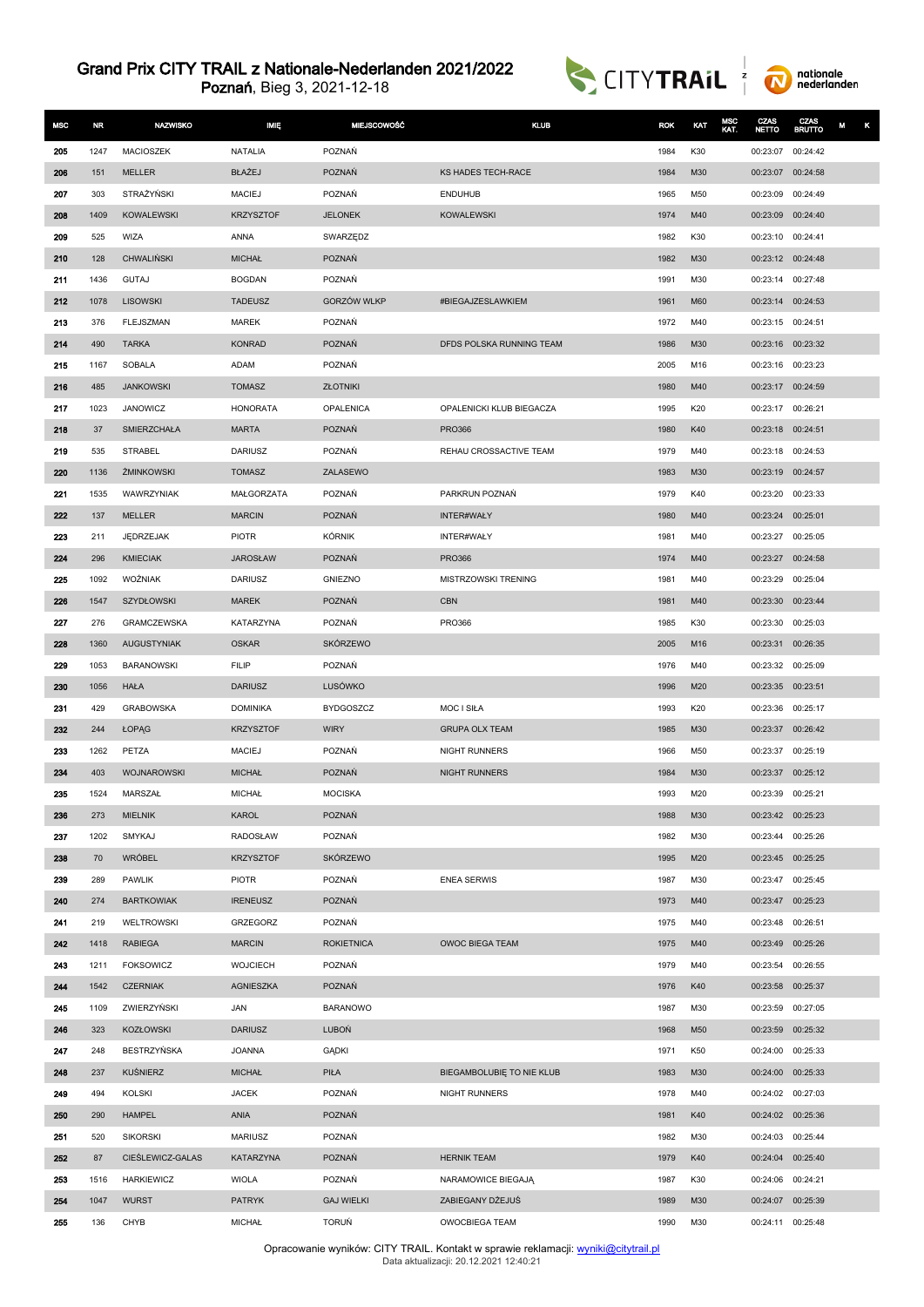



| <b>MSC</b> | <b>NR</b>    | <b>NAZWISKO</b>                        | <b>IMIE</b>             | <b>MIEJSCOWOŚĆ</b>          | <b>KLUB</b>                     | <b>ROK</b>   | KAT        | MSC<br>KAT. | CZAS.<br><b>NETTO</b>         | CZAS<br><b>BRUTTO</b> | M<br>κ |
|------------|--------------|----------------------------------------|-------------------------|-----------------------------|---------------------------------|--------------|------------|-------------|-------------------------------|-----------------------|--------|
| 256        | 1306         | <b>WIKTOROWSKI</b>                     | <b>FABIAN</b>           | LUBOŃ                       | <b>OWOCBIEGA TEAM</b>           | 1976         | M40        |             | 00:24:11                      | 00:27:13              |        |
| 257        | 1527         | SZYMANOWSKI                            | TOMASZ                  | POZNAŃ                      | NARAMOWICE BIEGAJĄ              | 1974         | M40        |             | 00:24:12 00:25:53             |                       |        |
| 258        | 152          | <b>KWIATKOWSKA</b>                     | ZUZANNA                 | POZNAŃ                      | <b>HERNIK TEAM</b>              | 1993         | K20        |             | 00:24:13 00:25:49             |                       |        |
| 259        | 1545         | <b>MURAS</b>                           | AGNIESZKA               | POZNAŃ                      | <b>NIGHT RUNNERS</b>            | 1983         | K30        |             | 00:24:16                      | 00:25:57              |        |
| 260        | 270          | <b>ŻOCHOWSKA</b>                       | KATARZYNA               | <b>POZNAŃ</b>               | <b>GRUPA OLX TEAM</b>           | 1994         | K20        |             | 00:24:20                      | 00:25:55              |        |
| 261        | 454          | <b>MOELLENBROCK</b>                    | <b>KRZYSZTOF</b>        | <b>WIRY</b>                 | <b>GRZMOT KOMORNIKI</b>         | 1967         | M50        |             | 00:24:22 00:25:59             |                       |        |
| 262        | 379          | <b>MELNYK</b>                          | <b>DOMINIK</b>          | POZNAŃ                      |                                 | 1984         | M30        |             | 00:24:24                      | 00:24:32              |        |
| 263        | 206          | OLZACKA                                | <b>AGATA</b>            | POZNAŃ                      | #ZALINIAMETY                    | 1982         | K30        |             | 00:24:29                      | 00:26:07              |        |
| 264        | 1302         | <b>NOWAK</b>                           | <b>MACIEJ</b>           | <b>POZNAŃ</b>               | <b>GRUNWALD TEAM</b>            | 1974         | M40        |             | 00:24:33                      | 00:26:10              |        |
| 265        | 395          | <b>CHUDZIK</b>                         | RAFAŁ                   | <b>DOBRA</b>                | ZAMKNIJ ZIMNO BO OKNO           | 1991         | M30        |             | 00:24:33 00:26:12             |                       |        |
| 266        | 516          | KLAPCZYŃSKI                            | <b>BARTOSZ</b>          | POZNAŃ                      |                                 | 1982         | M30        |             | 00:24:33                      | 00:26:16              |        |
| 267        | 1421         | PRUCHNIEWSKA                           | AGNIESZKA               | <b>ROKIETNICA</b>           | ROKIETNICA BIEGA                | 1978         | K40        |             | 00:24:36                      | 00:27:38              |        |
| 268        | 1003         | ZIMNIEWICZ                             | <b>AGATA</b>            | POZNAŃ                      |                                 | 1990         | K30        |             | 00:24:37                      | 00:26:20              |        |
| 269        | 1276         | PSZCZOŁA                               | <b>FRYDERYK</b>         | ŚREM                        |                                 | 1990         | M30        |             | 00:24:37                      | 00:26:21              |        |
| 270        | 150          | ŻACZEK                                 | JAN                     | POZNAŃ                      |                                 | 1958         | M60        |             | 00:24:37                      | 00:26:14              |        |
| 271        | 1235         | <b>WALCZAK</b>                         | <b>DARIUSZ</b>          | POZNAŃ                      | AD NIERUCHOMOSCI                | 1972         | M40        |             | 00:24:38                      | 00:26:16              |        |
| 272        | 307          | <b>GRUSZKA</b>                         | <b>ANNA</b>             | <b>PLEWISKA</b>             |                                 | 1974         | K40        |             | 00:24:39                      | 00:26:18              |        |
| 273        | 1149         | <b>BORAWSKI-REKS</b>                   | SZYMON                  | POZNAŃ                      |                                 | 1979         | M40        |             | 00:24:39                      | 00:26:23              |        |
| 274<br>275 | 1133<br>1483 | <b>CZEKALSKA</b>                       | MAGDALENA<br>GRZ        | <b>POZNAŃ</b><br>POZNAN     | NARAMOWICE BIEGAJA              | 1982         | K30<br>M40 |             | 00:24:44                      | 00:26:24<br>00:27:48  |        |
| 276        | 1213         | SARGALSKI<br><b>KRAWCZYK</b>           | LESZEK                  | POZNAŃ                      | MISTRZOWSKI TRENING             | 1978<br>1962 | M50        |             | 00:24:44<br>00:24:48          | 00:24:53              |        |
| 277        | 39           | <b>STRUCKA</b>                         | ALEKSANDRA              | POZNAŃ                      | DOMDATA RUN TEAM                | 1986         | K30        |             | 00:24:48                      | 00:26:33              |        |
| 278        | 533          | LIPIŃSKI                               | <b>MICHAŁ</b>           | <b>POZNAN</b>               |                                 | 1980         | M40        |             | 00:24:50                      | 00:26:32              |        |
| 279        | 236          | <b>BURSIAK</b>                         | <b>MARIANNA</b>         | POZNAŃ                      | <b>DZIKI Z POLANKI</b>          | 2002         | K16        |             | 00:24:50                      | 00:26:31              |        |
| 280        | 499          | <b>HAMPEL</b>                          | <b>MARCIN</b>           | POZNAŃ                      | <b>HAMPEL TEAM</b>              | 1979         | M40        |             | 00:24:50                      | 00:27:53              |        |
| 281        | 570          | <b>JEDRA</b>                           | ANDRZEJ                 | <b>ZŁOTNIKI</b>             |                                 | 1973         | M40        |             | 00:24:51                      | 00:28:00              |        |
| 282        | 530          | PILARCZYK                              | <b>RAFAŁ</b>            | POZNAŃ                      |                                 | 1976         | M40        |             | 00:24:53 00:24:58             |                       |        |
| 283        | 1134         | CZEKALSKI                              | <b>TOMASZ</b>           | POZNAŃ                      | NARAMOWICE BIEGAJĄ              | 1977         | M40        |             | 00:24:53                      | 00:26:33              |        |
| 284        | 79           | <b>TOPOLEWSKI</b>                      | <b>MACIEJ</b>           | <b>POZNANŃ</b>              | <b>BIEGACZE YOUFIT</b>          | 1988         | M30        |             | 00:24:53                      | 00:26:36              |        |
| 285        | 110          | CHMIELEWSKA                            | ŻANETA                  | <b>DOPIEWIEC</b>            |                                 | 1985         | K30        |             | 00:24:54                      | 00:26:29              |        |
| 286        | 33           | <b>GORĄCZNIAK</b>                      | <b>ANNA</b>             | POZNAŃ                      | KOBIETY BIEGAJĄ                 | 1990         | K30        |             | 00:24:54                      | 00:26:31              |        |
| 287        | 333          | <b>RUSINEK</b>                         | <b>EWA</b>              | SZAMOTUŁY                   |                                 | 1984         | K30        |             | 00:24:54 00:27:57             |                       |        |
| 288        | 191          | <b>DUDZIŃSKA</b>                       | <b>ANNA</b>             | <b>ROKIETNICA</b>           | <b>HERNIK TEAM</b>              | 1980         | K40        |             | 00:24:57 00:26:34             |                       |        |
| 289        | 511          | SŁABY                                  | <b>TOMASZ</b>           | POZNAŃ                      | GOGGLE PAE TEAM                 | 1969         | M50        |             | 00:24:58                      | 00:26:41              |        |
| 290        | 467          | PIDDUBNYI                              | <b>OLEKSANDR</b>        | <b>PRZEŹMIEROWO</b>         | DFDS POLSKA RUNNING TEAM        | 1989         | M30        |             | 00:24:58 00:28:06             |                       |        |
| 291        | 253          | <b>ZOGA</b>                            | PAWEŁ                   | PUSZCZYKOWO                 | <b>GRUPA OLX TEAM</b>           | 1983         | M30        |             | 00:25:00                      | 00:26:43              |        |
| 292        | 85           | <b>MUSZYŃSKI</b>                       | PAWEŁ                   | ZALASEWO                    | ZALASEWO ZAIWANIA               | 1978         | M40        |             | 00:25:02 00:26:50             |                       |        |
| 293        | 247          | <b>SIKORA</b>                          | MILENA                  | POZNAŃ                      | NIEDZIELNA 100                  | 1984         | K30        |             | 00:25:03                      | 00:25:15              |        |
| 294        | 1512         | <b>JANOWSKA</b>                        | <b>OLGA</b>             | POZNAŃ                      |                                 | 1988         | K30        |             | 00:25:03                      | 00:26:52              |        |
| 295        | 139          | <b>MARCZAK</b>                         | AGNIESZKA               | POZNAŃ                      | <b>PRO366</b>                   | 1976         | K40        |             | 00:25:04 00:26:39             |                       |        |
| 296        | 44           | <b>FABISZ</b>                          | RAFAŁ                   | <b>DOPIEWIEC</b>            |                                 | 1974         | M40        |             | 00:25:05 00:28:10             |                       |        |
| 297        | 207          | ŚLEDŻ                                  | <b>MIKOŁAJ</b>          | POZNAŃ                      |                                 | 1996         | M20        |             | 00:25:06 00:26:49             |                       |        |
| 298        | 164          | LEONARSKA                              | MAŁGORZATA              | WARSZAWA                    | <b>BIEGAJĄCE KREJZOLE</b>       | 1987         | K30        |             | 00:25:09 00:28:13             |                       |        |
| 299        | 283          | <b>MISIORNY</b>                        | <b>RADOSŁAW</b>         | POZNAŃ                      |                                 | 1973         | M40        |             | 00:25:14                      | 00:26:55              |        |
| 300        | 1160         | <b>SZARLIK</b><br><b>MYTNIK</b>        | PRZEMYSŁAW              | <b>DOPIEWIEC</b>            | <b>KS TECZA</b>                 | 1970         | M50        |             | 00:25:16 00:25:28             |                       |        |
| 301<br>302 | 1073         |                                        | <b>MARCIN</b>           | POZNAŃ                      | STOCZNIOWIEC POZNAŃ             | 1977         | M40        |             | 00:25:16 00:27:01             |                       |        |
| 303        | 1067<br>1266 | <b>STACHOWIAK</b><br><b>KARCZEWSKI</b> | <b>DANUTA</b><br>TOMASZ | <b>ROKIETNICA</b><br>POZNAŃ | OWOCBIEGA TEAM/ROKIETNICA BIEGA | 1974<br>1988 | K40<br>M30 |             | 00:25:18 00:28:20<br>00:25:19 | 00:27:16              |        |
| 304        | 354          | <b>GRZESIAK</b>                        | JÓZEF                   | <b>KOSTRZYN</b>             |                                 | 1972         | M40        |             | 00:25:20                      | 00:27:00              |        |
| 305        | 1481         | LILLEY                                 | <b>ELIZA</b>            | WRZEŚNIA                    |                                 | 1979         | K40        |             | 00:25:21 00:27:05             |                       |        |
| 306        | 1289         | WOJCIECHOWSKI                          | <b>MAREK</b>            | <b>GNIEZNO</b>              | NIGHT RUNNERS                   | 1960         | M60        |             | 00:25:21 00:27:05             |                       |        |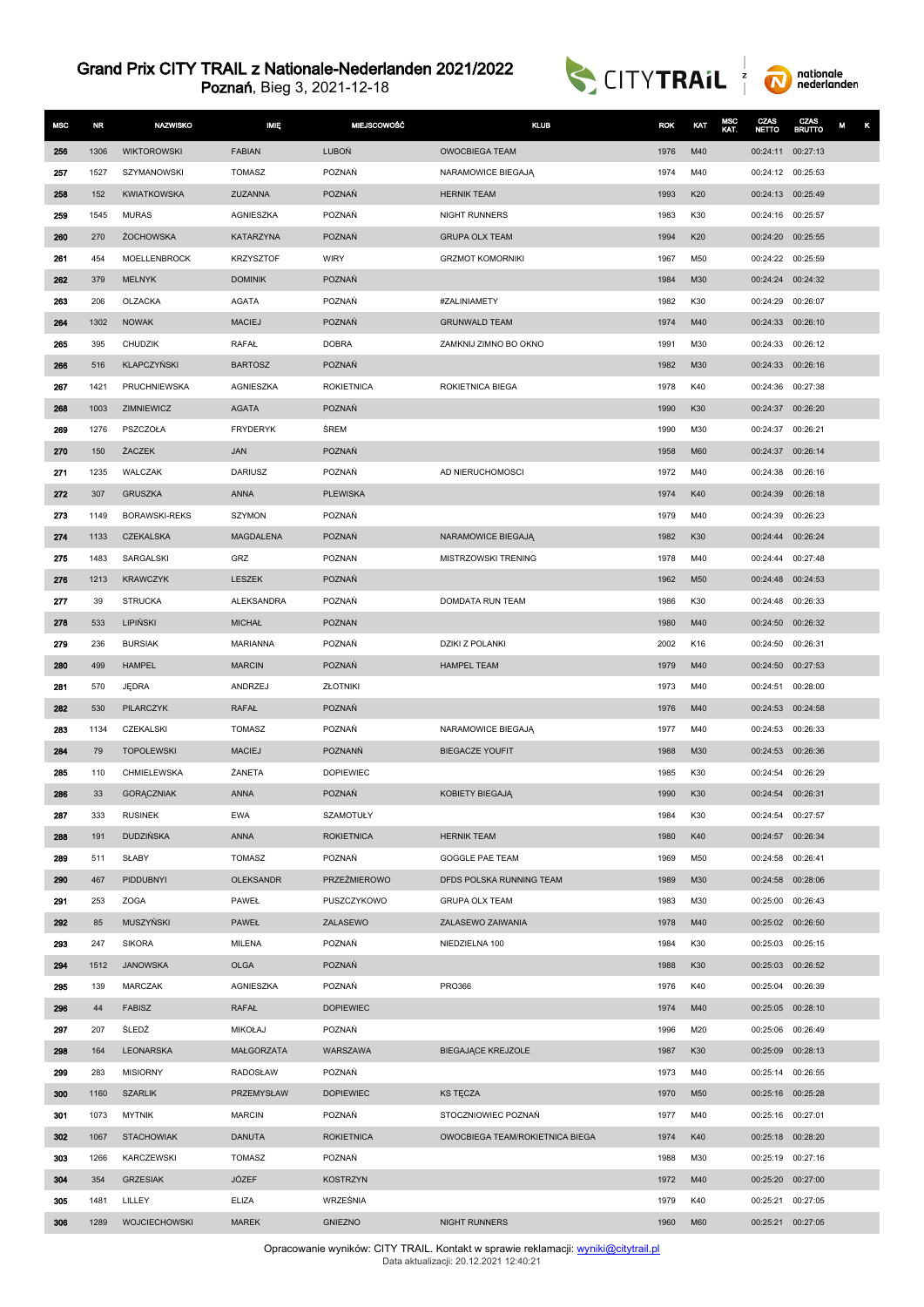



| <b>MSC</b> | NR           | <b>NAZWISKO</b>                | IMIĘ                             | <b>MIEJSCOWOŚĆ</b> | <b>KLUB</b>                    | <b>ROK</b>   | KAT        | MSC<br>KAT. | CZAS<br><b>NETTO</b> | CZAS<br><b>BRUTTO</b> | κ<br>M |
|------------|--------------|--------------------------------|----------------------------------|--------------------|--------------------------------|--------------|------------|-------------|----------------------|-----------------------|--------|
| 307        | 1039         | <b>KRYSIAK</b>                 | ŁUKASZ                           | POZNAŃ             | PIATKOWO NA BIEGOWO            | 1977         | M40        |             | 00:25:22             | 00:25:40              |        |
| 308        | 335          | <b>BUKOWSKI</b>                | <b>BARTOSZ</b>                   | POZNAŃ             |                                | 1982         | M30        |             | 00:25:26             | 00:28:43              |        |
| 309        | 227          | <b>CIESLEWICZ</b>              | <b>MATEUSZ</b>                   | POZNAŃ             | <b>PRO366</b>                  | 1974         | M40        |             | 00:25:27 00:27:04    |                       |        |
| 310        | 1515         | ŁAKOMY                         | <b>JAKUB</b>                     | <b>BARANOWO</b>    |                                | 2005         | M16        |             | 00:25:28             | 00:30:04              |        |
| 311        | 1027         | <b>KALITKA</b>                 | <b>KINGA</b>                     | POZNAŃ             | <b>PRO366</b>                  | 1981         | K40        |             | 00:25:32 00:27:05    |                       |        |
| 312        | 1392         | <b>BEDNARZ</b>                 | <b>IRENEUSZ</b>                  | <b>POZNAŃ</b>      |                                | 1975         | M40        |             | 00:25:32 00:27:25    |                       |        |
| 313        | 491          | ŁUCZKA                         | <b>JACEK</b>                     | <b>ROKIETNICA</b>  |                                | 1970         | M50        |             | 00:25:33             | 00:30:11              |        |
| 314        | 1013         | <b>BARSZCZ</b>                 | <b>MARTA</b>                     | ZALASEWO           | <b>PRO366</b>                  | 1985         | K30        |             | 00:25:33             | 00:27:06              |        |
| 315        | 1319         | PIEPRZYK                       | <b>DOROTA</b>                    | POZNAŃ             |                                | 1986         | K30        |             | 00:25:34             | 00:28:43              |        |
| 316        | 461          | <b>KARLAK</b>                  | MALGORZATA                       | POZNAŃ             |                                | 1974         | K40        |             | 00:25:35             | 00:25:38              |        |
| 317        | 222          | <b>STECZKIEWICZ</b>            | <b>MARIUSZ</b>                   | POZNAŃ             | 31 BAZA LOTNICTWA TAKTYCZNEGO  | 1979         | M40        |             | 00:25:36             | 00:25:39              |        |
| 318        | 561          | <b>MATUSZEWSKI</b>             | <b>PAWEŁ</b>                     | POZNAŃ             | <b>TELETUBISIE</b>             | 2005         | M16        |             | 00:25:47             | 00:30:23              |        |
| 319        | 231          | <b>GLADYSIAK</b>               | PRZEMYSŁAW                       | <b>KOMORNIKI</b>   | NIEZRZESZONY                   | 1977         | M40        |             | 00:25:47             | 00:28:50              |        |
| 320        | 524          | <b>LENIEC</b>                  | <b>MICHAŁ</b>                    | POZNAŃ             | <b>SLEZAK TEAM</b>             | 1979         | M40        |             | 00:25:47             | 00:28:48              |        |
| 321        | 158          | <b>PACIOREK</b>                | RADOSŁAW                         | POZNAŃ             |                                | 1978         | M40        |             | 00:25:51             | 00:27:31              |        |
| 322        | 1260         | <b>SZYMAŃSKI</b>               | <b>MAREK</b>                     | <b>POZNAŃ</b>      | <b>JAITY</b>                   | 1988         | M30        |             | 00:25:51             | 00:29:00              |        |
| 323        | 1033         | <b>ROZMIAREK</b>               | <b>MARCIN</b>                    | POZNAŃ             | <b>ROZMIARY</b>                | 1978         | M40        |             | 00:25:52 00:28:59    |                       |        |
| 324        | 1095         | <b>KURAS</b>                   | <b>DAMIAN</b>                    | POZNAŃ             | DOMDATA RUN TEAM               | 1991         | M30        |             | 00:25:53 00:27:37    |                       |        |
| 325        | 1024         | JANOWICZ                       | ZBIGNIEW                         | OPALENICA          | OPALENICKI KLUB BIEGACZA       | 1958         | M60        |             | 00:25:55             | 00:29:01              |        |
| 326        | 536          | <b>MATUSZEK</b>                | <b>TOMASZ</b>                    | <b>POZNAŃ</b>      | <b>TWARDE SZPARAGI</b>         | 1980         | M40        |             | 00:25:55             | 00:27:38              |        |
| 327        | 1111<br>1406 | PUCHALSKA<br><b>MACIEJCZUK</b> | <b>ELŻBIETA</b><br><b>KAMILA</b> | POZNAŃ<br>SWARZEDZ | MISTRZOWSKI TRENING            | 1977<br>1986 | K40<br>K30 |             | 00:25:56<br>00:25:57 | 00:27:35<br>00:28:59  |        |
| 328<br>329 | 382          | MĘŻYŃSKI                       | CEZARY                           | <b>ROKIETNICA</b>  | AKWEDUKT                       | 1980         | M40        |             | 00:26:04             | 00:29:22              |        |
| 330        | 216          | JÓZEFCZYK                      | <b>JUSTYNA</b>                   | POZNAŃ             | PIATKOWO NA BIEGOWO            | 1980         | K40        |             | 00:26:05             | 00:27:44              |        |
| 331        | 1504         | <b>LIJEWSKI</b>                | <b>TOMASZ</b>                    | SWARZĘDZ           | AMATORSKA LIGA CHULIGANKA SWAJ | 1978         | M40        |             | 00:26:07             | 00:26:25              |        |
| 332        | 1314         | WESOŁEK                        | <b>ALEKSANDRA</b>                | POZNAŃ             | <b>NIGHT RUNNERS</b>           | 1966         | K50        |             | 00:26:08 00:27:42    |                       |        |
| 333        | 269          | <b>WOJCIECHOWSKI</b>           | <b>MARCIN</b>                    | POZNAŃ             | INTER#WAŁY                     | 1976         | M40        |             | 00:26:08             | 00:27:44              |        |
| 334        | 1474         | PRYŁ                           | <b>MICHAŁ</b>                    | SKÓRZEWO / POZNAŃ  | <b>BBL</b>                     | 1979         | M40        |             | 00:26:09             | 00:29:30              |        |
| 335        | 81           | <b>GLINKOWSKA</b>              | ELŻBIETA                         | POZNAŃ             |                                | 1970         | K50        |             | 00:26:16             | 00:27:54              |        |
| 336        | 1016         | <b>SKRZYPCZAK</b>              | <b>HANNA</b>                     | <b>MIŁOSŁAW</b>    | MIŁOSŁAW FORTUNA TEAM          | 1967         | K50        |             | 00:26:18             | 00:29:20              |        |
| 337        | 473          | <b>GRAJ</b>                    | <b>MARIANNA</b>                  | POZNAŃ             | STRZESZYN BIEGA                | 1982         | K30        |             | 00:26:19 00:28:13    |                       |        |
| 338        | 1316         | ROSZCZENKO                     | <b>KRZYSZTOF</b>                 | POZNAŃ             | NOGI DO GÓRY I DO PRZODU       | 1976         | M40        |             | 00:26:21 00:29:31    |                       |        |
| 339        | 161          | <b>BEKAS</b>                   | PAULINA                          | POZNAŃ             | NIGHT RUNNERS                  | 1983         | K30        |             | 00:26:22 00:29:33    |                       |        |
| 340        | 1334         | ANTCZAK                        | <b>ARKADIUSZ</b>                 | <b>DOPIEWO</b>     |                                | 1980         | M40        |             | 00:26:24 00:28:04    |                       |        |
| 341        | 1245         | <b>HOFFMANN</b>                | <b>KRZYSZTOF</b>                 | POZNAŃ             | SYNEKDOCHA I METONIMIA         | 1983         | M30        |             | 00:26:25             | 00:29:28              |        |
| 342        | 1287         | STASZYŃSKA                     | <b>KAROLINA</b>                  | <b>TULCE</b>       | BIEGAJACE KREJZOLE             | 1977         | K40        |             | 00:26:26 00:29:34    |                       |        |
| 343        | 527          | SPYCHAŁA                       | ŁUKASZ                           | TARNOWO PODGÓRNE   |                                | 1986         | M30        |             | 00:26:27 00:31:03    |                       |        |
| 344        | 334          | <b>BUKOWSKA</b>                | <b>NATALIA</b>                   | <b>ROKIETNICA</b>  | <b>AKWEDUKT</b>                | 1988         | K30        |             | 00:26:28 00:29:44    |                       |        |
| 345        | 1342         | <b>SIUDAK</b>                  | ANNA                             | <b>TULCE</b>       |                                | 1980         | K40        |             | 00:26:28             | 00:29:36              |        |
| 346        | 1486         | <b>JARZYNIEWSKI</b>            | <b>PAWEŁ</b>                     | <b>POZNAŃ</b>      |                                | 1980         | M40        |             | 00:26:32 00:31:06    |                       |        |
| 347        | 107          | <b>LEHWARK</b>                 | <b>MARCIN</b>                    | KOZIEGŁOWY         | DRUŻYNA SZPIKU                 | 1978         | M40        |             | 00:26:34 00:28:11    |                       |        |
| 348        | 186          | <b>KŁAK</b>                    | SEBASTIAN                        | <b>RABOWICE</b>    |                                | 1976         | M40        |             | 00:26:35 00:28:25    |                       |        |
| 349        | 106          | <b>DOBROWOLSKI</b>             | ŁUKASZ                           | POZNAŃ             |                                | 1991         | M30        |             | 00:26:37 00:31:14    |                       |        |
| 350        | 542          | <b>DEMBIŃSKI</b>               | <b>MAREK</b>                     | <b>ROKIETNICA</b>  | WÓJTOWICZ TRI TEAM             | 1974         | M40        |             | 00:26:37             | 00:29:46              |        |
| 351        | 555          | <b>FEDORUK</b>                 | <b>PIOTR</b>                     | POZNAN             |                                | 1978         | M40        |             | 00:26:38             | 00:29:46              |        |
| 352        | 364          | <b>RUEL</b>                    | <b>VINCENT</b>                   | POZNAN             | CARLSBERG SHARED SERVICES      | 1986         | M30        |             | 00:26:39 00:28:17    |                       |        |
| 353        | 1261         | KALISZAN                       | <b>DOMINIKA</b>                  | POZNAŃ             |                                | 1989         | K30        |             | 00:26:44 00:31:16    |                       |        |
| 354        | 308          | KALISZAN                       | <b>KRYSTIAN</b>                  | <b>LUBOŃ</b>       |                                | 1987         | M30        |             | 00:26:45 00:31:16    |                       |        |
| 355        | 1256         | <b>WITKOWIAK</b>               | MACIEJ                           | LUBOŃ              |                                | 1978         | M40        |             | 00:26:45 00:28:31    |                       |        |
| 356        | 228          | <b>SKRZYPSKA</b>               | <b>NATALIA</b>                   | POZNAŃ             | <b>OWOCBIEGA TEAM</b>          | 1987         | K30        |             | 00:26:45 00:29:54    |                       |        |
| 357        | 371          | <b>FILIPIAK</b>                | <b>MAREK</b>                     | POZNAŃ             | <b>KS HADES</b>                | 1973         | M40        |             | 00:26:48 00:28:39    |                       |        |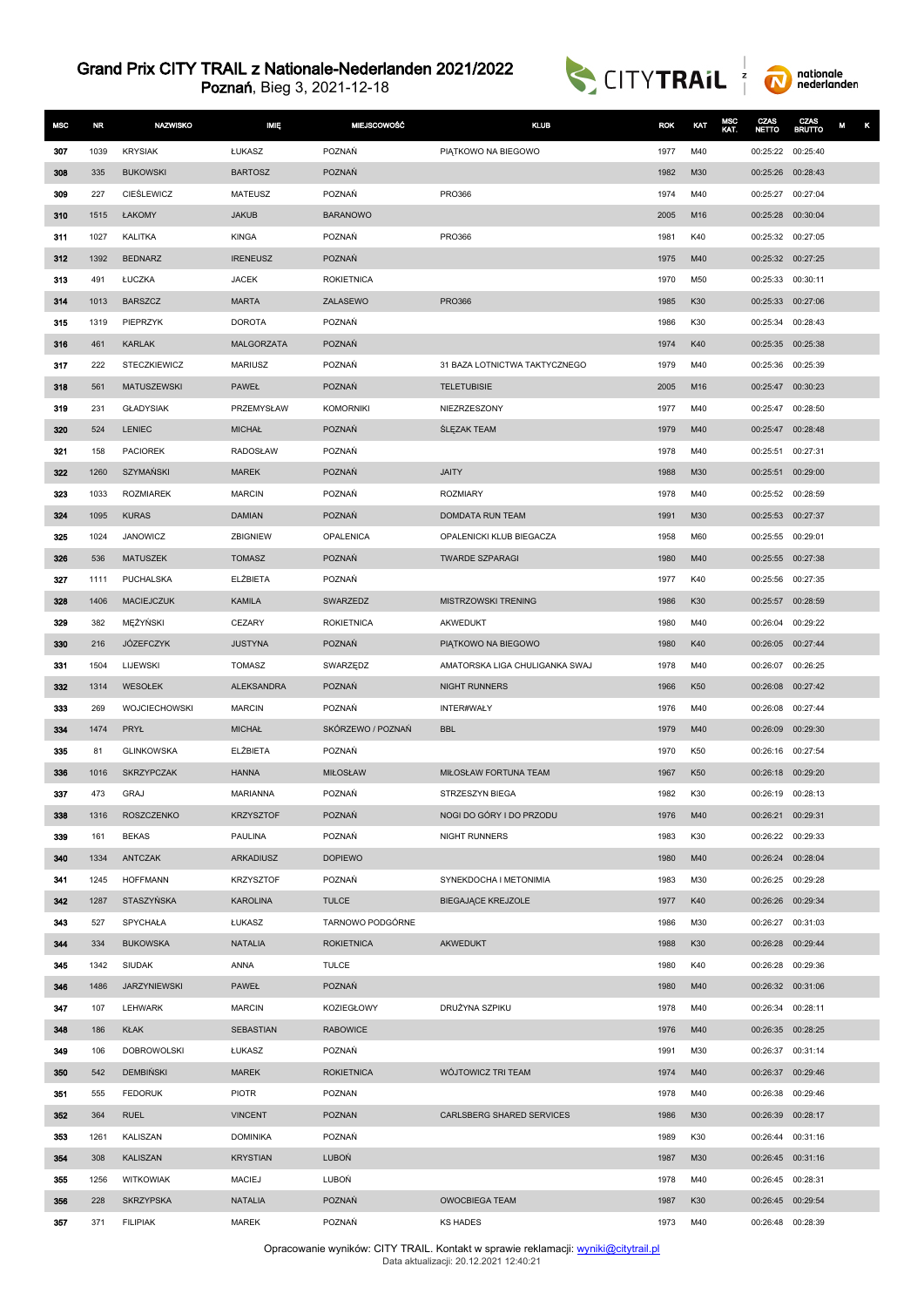



| <b>MSC</b> | <b>NR</b>  | <b>NAZWISKO</b>                | <b>IMIE</b>             | <b>MIEJSCOWOŚĆ</b>                 | <b>KLUB</b>               | <b>ROK</b>   | KAT        | MSC<br>KAT. | CZAS<br><b>NETTO</b> | CZAS<br><b>BRUTTO</b> | М<br>κ |
|------------|------------|--------------------------------|-------------------------|------------------------------------|---------------------------|--------------|------------|-------------|----------------------|-----------------------|--------|
| 358        | 1304       | <b>BARANOWSKI</b>              | ADAM                    | POZNAŃ                             |                           | 2005         | M16        |             | 00:26:48             | 00:29:53              |        |
| 359        | 1058       | <b>SUCHORSKA</b>               | MAGDALENA               | <b>PLEWISKA</b>                    |                           | 1986         | K30        |             | 00:26:48             | 00:30:02              |        |
| 360        | 1514       | <b>OWSIŃSKI</b>                | <b>KRZYSZTOF</b>        | POZNAŃ                             |                           | 1990         | M30        |             | 00:26:54             | 00:28:46              |        |
| 361        | 1153       | ANDRZEJAK                      | RAFAŁ                   | SUCHY LAS                          | BYWAJ W BRAMIE            | 1970         | M50        |             | 00:26:54             | 00:30:08              |        |
| 362        | 57         | <b>SZYMCZAK</b>                | <b>MARCIN</b>           | POZNAŃ                             |                           | 1978         | M40        |             | 00:26:58             | 00:30:02              |        |
| 363        | 534        | ŻYCHOWSKI                      | <b>PIOTR</b>            | TARNOWO PODGÓRNE                   |                           | 1978         | M40        |             | 00:26:58             | 00:30:11              |        |
| 364        | 109        | WESOŁEK                        | <b>PRZEMEK</b>          | <b>POZNAŃ</b>                      |                           | 1977         | M40        |             | 00:27:01             | 00:30:21              |        |
| 365        | 1470       | ZHANG                          | <b>ANNA</b>             | WARSZAWA                           |                           | 1992         | K20        |             | 00:27:03             | 00:30:23              |        |
| 366        | 1311       | <b>NOWAK</b>                   | WIESŁAW                 | <b>SKOKI</b>                       | UKS SKOCZEK SKOKI         | 1962         | M50        |             | 00:27:05 00:28:57    |                       |        |
| 367        | 483        | <b>SERWA</b>                   | <b>MARIUSZ</b>          | POZNAŃ                             | STRZESZYN BIEGA           | 1973         | M40        |             | 00:27:07             | 00:29:00              |        |
| 368        | 41         | <b>ROMANOWICZ</b>              | <b>MICHAŁ</b>           | POZNAŃ                             | KB PILNUJEMY TYŁÓW        | 1990         | M30        |             | 00:27:12 00:28:54    |                       |        |
| 369        | 351        | ZAWITAJ                        | <b>TOMASZ</b>           | POZNAŃ                             | <b>LEVANT TEAM</b>        | 1972         | M40        |             | 00:27:12 00:30:22    |                       |        |
| 370        | 1543       | <b>WIATR</b>                   | <b>WŁODZIMIERZ</b>      | POZNAŃ                             | NIGHT RUNNERS             | 1957         | M60        |             | 00:27:13 00:30:32    |                       |        |
| 371        | 1259       | <b>WIERCIOCH</b>               | <b>BARTOSZ</b>          | POZNAŃ                             |                           | 1978         | M40        |             | 00:27:14 00:31:50    |                       |        |
| 372        | 132        | <b>BALCZYŃSKA</b>              | <b>ANNA</b>             | POZNAŃ                             | PIATKOWO NA BIEGOWO       | 1984         | K30        |             | 00:27:15 00:28:54    |                       |        |
| 373        | 185        | GRZELAK                        | KAROL                   | LUBOŃ                              |                           | 1985         | M30        |             | 00:27:15 00:30:17    |                       |        |
| 374        | 1517       | <b>KOLASIŃSKI</b>              | ANDRZEJ                 | <b>POZNAŃ</b>                      | ŚWIERCZEWO RUN            | 1976         | M40        |             | 00:27:23             | 00:30:35              |        |
| 375        | 1041       | PRZYBYLSKA                     | <b>KAROLINA</b>         | POZNAŃ                             | ZMĘCZENI NA STARCIE       | 1988         | K30        |             | 00:27:25             | 00:31:59              |        |
| 376        | 1188       | PRZYBYLSKA                     | KATARZYNA               | <b>PLEWISKA</b>                    |                           | 1994         | K20        |             | 00:27:26 00:29:11    |                       |        |
| 377        | 320        | PUWAŁOWSKI                     | <b>ROBERT</b>           | POZNAŃ                             | SCHUMI 99                 | 1978         | M40        |             | 00:27:27             | 00:30:29              |        |
| 378        | 311        | WIECZOREK                      | PAWEŁ                   | POZNAŃ                             |                           | 1980         | M40        |             | 00:27:27             | 00:30:42              |        |
| 379        | 1336       | <b>CYBULSKI</b>                | <b>MARCIN</b>           | <b>PŁOCK</b>                       |                           | 1990         | M30        |             | 00:27:30             | 00:30:36              |        |
| 380        | 435        | SOBASZEK                       | MAŁGORZATA              | <b>BARANOWO</b>                    | POSŁAŃCY ASGARDU          | 1992         | K20        |             | 00:27:32 00:30:56    |                       |        |
| 381        | 1487       | MENDEL                         | <b>KAROLINA</b>         | <b>BYDGOSZCZ</b>                   |                           | 1999         | K20        |             | 00:27:35 00:30:48    |                       |        |
| 382        | 523        | KOWALIŃSKI                     | <b>ALBIN</b>            | POZNAŃ                             | <b>AMATOR</b>             | 1956         | M60        |             | 00:27:38             | 00:30:45              |        |
| 383        | 10         | <b>KOTKOWSKA</b>               | <b>KAROLINA</b>         | POZNAŃ                             | DRUŻYNA SZPIKU            | 1975         | K40        |             | 00:27:38             | 00:32:10              |        |
| 384        | 1008       | <b>KOZŁOWSKA</b>               | KATARZYNA               | <b>POZNAŃ</b><br><b>ROKIETNICA</b> | #BIEGIEMWLAS              | 1981         | K40        |             | 00:27:39             | 00:30:42<br>00:30:50  |        |
| 385        | 281        | <b>DEMBIŃSKA</b><br>WAWRZYNIAK | <b>DARIA</b>            |                                    | WÓJTOWICZ TRI TEAM        | 1974         | K40        |             | 00:27:41             |                       |        |
| 386<br>387 | 180<br>531 | PILARCZYK                      | ŁUKASZ<br><b>ROBERT</b> | <b>DOPIEWO</b><br>POZNAŃ           | 231 GO                    | 1988<br>1972 | M30<br>M40 |             | 00:27:43<br>00:27:44 | 00:29:28<br>00:29:29  |        |
| 388        | 1150       | <b>NOWAK</b>                   | <b>IRENA</b>            | <b>SKOKI</b>                       | <b>NOWAKRUN</b>           | 1966         | K50        |             | 00:27:49 00:29:26    |                       |        |
| 389        | 1312       | PILECKI                        | PAWEŁ                   | POZNAŃ                             |                           | 1990         | M30        |             | 00:27:51 00:31:06    |                       |        |
| 390        | 68         | WIŚNIEWSKA                     | <b>MARTA</b>            | POZNAŃ                             |                           | 1984         | K30        |             | 00:27:53 00:29:37    |                       |        |
| 391        | 539        | PYCHYŃSKA                      | JULITA                  | <b>OBORNIKI</b>                    |                           | 1989         | K30        |             | 00:27:53 00:29:28    |                       |        |
| 392        | 1523       | <b>STOLARSKI</b>               | <b>JANUSZ</b>           | POZNAŃ                             |                           | 1962         | M50        |             | 00:28:02 00:32:39    |                       |        |
| 393        | 193        | <b>KOWALEWSKA</b>              | <b>JOANNA</b>           | POZNAŃ                             |                           | 1977         | K40        |             | 00:28:02 00:29:52    |                       |        |
| 394        | 573        | <b>SIEJEK</b>                  | <b>NATALIA</b>          | <b>ROKIETNICA</b>                  | POWIAT POZNAŃSKI          | 1988         | K30        |             | 00:28:03 00:29:38    |                       |        |
| 395        | 59         | <b>STOLARSKA</b>               | OLGA                    | LUBOŃ                              |                           | 1990         | K30        |             | 00:28:07             | 00:32:44              |        |
| 396        | 1123       | <b>NOWACKA</b>                 | <b>JUSTYNA</b>          | POZNAŃ                             | <b>OWOC BIEGA</b>         | 1978         | K40        |             | 00:28:09 00:29:59    |                       |        |
| 397        | 352        | <b>CHUDZIK</b>                 | <b>ALICJA</b>           | POZNAŃ                             | NIGHT RUNNERS             | 1991         | K30        |             | 00:28:14 00:29:53    |                       |        |
| 398        | 397        | <b>MICHALSKA</b>               | <b>OKTAWIA</b>          | POZNAŃ                             | CARLSBERG SHARED SERVICES | 1980         | K40        |             | 00:28:14 00:31:28    |                       |        |
| 399        | 1042       | ŁASOCHA                        | KAMILA                  | POZNAŃ                             | <b>OWOCBIEGA TEAM</b>     | 1982         | K30        |             | 00:28:16 00:30:06    |                       |        |
| 400        | 446        | <b>KLAUZA</b>                  | <b>MAGDALENA</b>        | POZNAŃ                             | <b>WOLNE ŚLIMAKI</b>      | 1972         | K40        |             | 00:28:17 00:30:05    |                       |        |
| 401        | 89         | <b>SZACHT</b>                  | RAFAŁ                   | POZNAŃ                             |                           | 1983         | M30        |             | 00:28:25 00:31:31    |                       |        |
| 402        | 1525       | PAWŁOWICZ                      | <b>IZABELA</b>          | POZNAŃ                             |                           | 1976         | K40        |             | 00:28:27 00:30:08    |                       |        |
| 403        | 1087       | PAPKA                          | <b>ALDONA</b>           | WOJNOWICE                          |                           | 1972         | K40        |             | 00:28:29             | 00:31:35              |        |
| 404        | 510        | KLAPCZYŃSKI                    | <b>KRZYSZTOF</b>        | POZNAŃ                             |                           | 1980         | M40        |             | 00:28:29 00:30:14    |                       |        |
| 405        | 1522       | <b>JUNEK</b>                   | PAWEŁ                   | POZNAŃ                             |                           | 1988         | M30        |             | 00:28:29 00:31:42    |                       |        |
| 406        | 1088       | <b>KUBICKA</b>                 | <b>AGATA</b>            | POZNAŃ                             |                           | 1992         | K20        |             | 00:28:32 00:31:38    |                       |        |
| 407        | 1536       | <b>GUZIK</b>                   | <b>BARBARA</b>          | <b>MOSINA</b>                      |                           | 1986         | K30        |             | 00:28:35 00:33:14    |                       |        |
| 408        | 392        | PRZYBYŁEK                      | <b>MAREK</b>            | KÓRNIK                             |                           | 1977         | M40        |             | 00:28:36 00:31:52    |                       |        |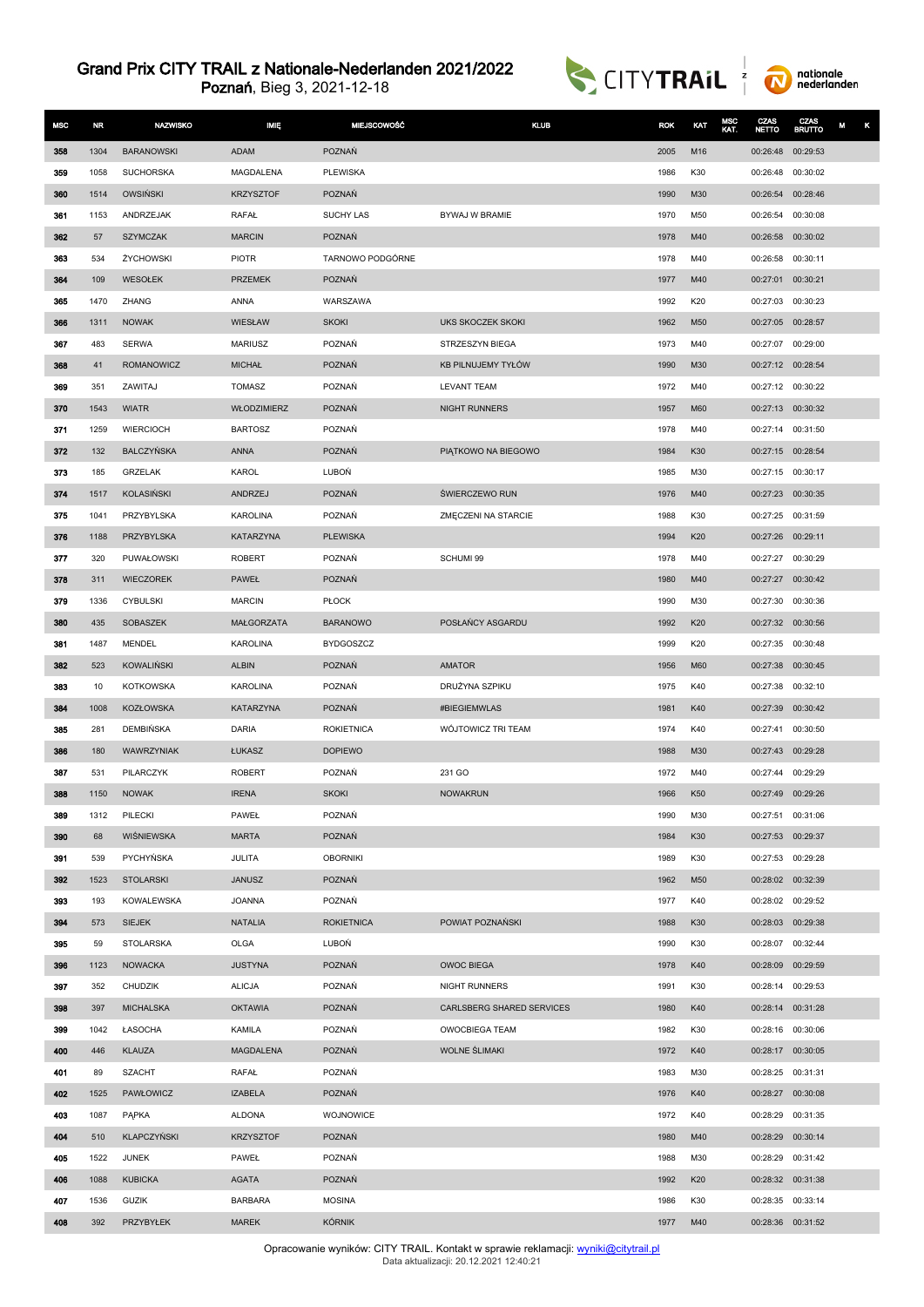



| <b>MSC</b> | <b>NR</b> | <b>NAZWISKO</b>                  | <b>MIĘ</b>                 | <b>MIEJSCOWOŚĆ</b>  | <b>KLUB</b>                     | <b>ROK</b>   | KAT        | MSC<br>KAT. | CZAS<br><b>NETTO</b>          | CZAS<br><b>BRUTTO</b> | κ<br>М |
|------------|-----------|----------------------------------|----------------------------|---------------------|---------------------------------|--------------|------------|-------------|-------------------------------|-----------------------|--------|
| 409        | 1479      | <b>BIGOSIŃSKA</b>                | <b>HANNA</b>               | POZNAŃ              | <b>OWOCBIEGA TEAM</b>           | 1986         | K30        |             | 00:28:39                      | 00:30:30              |        |
| 410        | 1537      | OLSZEWSKI                        | <b>TOMASZ</b>              | <b>MOSINA</b>       |                                 | 1979         | M40        |             | 00:28:41                      | 00:33:19              |        |
| 411        | 1151      | LISEWSKI                         | <b>FILIP</b>               | POZNAŃ              |                                 | 1999         | M20        |             | 00:28:43                      | 00:31:58              |        |
| 412        | 319       | <b>JORDAN</b>                    | <b>ROBERT</b>              | <b>GRZEBIENISKO</b> | TARNOWO PODGÓRNE BIEGA          | 1974         | M40        |             | 00:28:46 00:31:54             |                       |        |
| 413        | 48        | PIĄTEK                           | KAMILA                     | POZNAŃ              |                                 | 1989         | K30        |             | 00:28:47                      | 00:29:06              |        |
| 414        | 495       | ZATOŃ                            | ŁUKASZ                     | POZNAŃ              | <b>BYLE DO METY</b>             | 1988         | M30        |             | 00:28:48                      | 00:33:27              |        |
| 415        | 332       | <b>DYLEWSKI</b>                  | ANDRZEJ                    | POZNAŃ              |                                 | 1961         | M60        |             | 00:28:50                      | 00:32:00              |        |
| 416        | 1394      | <b>JODKO</b>                     | <b>PIOTR</b>               | <b>BATOROWO</b>     | JODKO BROTHERS RUNNING TEAM     | 1979         | M40        |             | 00:28:50                      | 00:31:58              |        |
| 417        | 175       | OLECHOWSKA                       | <b>MONIKA</b>              | POZNAŃ              | NIGHT RUNNERS                   | 1982         | K30        |             | 00:28:51                      | 00:32:05              |        |
| 418        | 1503      | FRYŚNA                           | <b>AGNIESZKA</b>           | LESZNO              |                                 | 1994         | K20        |             | 00:28:52 00:32:07             |                       |        |
| 419        | 201       | <b>ROSIŃSKA</b>                  | AGNIESZKA                  | POZNAŃ              | ŚWIERCZEWO RUN/#BIEGIEMWLAS     | 1982         | K30        |             | 00:28:52 00:32:05             |                       |        |
| 420        | 1544      | WAROCZYK                         | <b>MARIA</b>               | POZNAŃ              | <b>MINUS</b>                    | 1974         | K40        |             | 00:28:53                      | 00:32:05              |        |
| 421        | 52        | <b>TUREK</b>                     | <b>MACIEJ</b>              | MUROWANA GOŚLINA    |                                 | 1987         | M30        |             | 00:28:53                      | 00:32:02              |        |
| 422        | 1458      | <b>OBADA</b>                     | <b>MAŁGORZATA</b>          | POZNAŃ              | BIEGAJĄCA ZA WILKIEM            | 1982         | K30        |             | 00:28:54                      | 00:32:06              |        |
| 423        | 409       | LANGE                            | <b>MAREK</b>               | POZNAŃ              |                                 | 1980         | M40        |             | 00:28:54                      | 00:29:02              |        |
| 424        | 1183      | <b>MODROWSKA</b>                 | ZUZANNA                    | POZNAŃ              |                                 | 2004         | K16        |             | 00:28:59                      | 00:32:03              |        |
| 425        | 1464      | PAWEŁCZAK                        | <b>MICHAŁ</b>              | SADY                |                                 | 1981         | M40        |             | 00:29:00                      | 00:32:20              |        |
| 426        | 1532      | <b>SOBOLEWSKA</b>                | <b>MAGDALENA</b>           | POZNAŃ              |                                 | 1984         | K30        |             | 00:29:00                      | 00:32:08              |        |
| 427        | 393       | <b>ROMANOWSKI</b>                | <b>JAKUB</b>               | POZNAŃ              | ALUPLAST RT/NIGHT RUNNERS       | 1979         | M40        |             | 00:29:02 00:33:36             |                       |        |
| 428        | 1505      | <b>MYTNIK</b>                    | <b>MARTA</b>               | POZNAŃ              |                                 | 1982         | K30        |             | 00:29:07                      | 00:32:16              |        |
| 429        | 286       | <b>KOLAN</b>                     | PAWEŁ                      | POZNAŃ              |                                 | 1970         | M50        |             | 00:29:11                      | 00:32:17              |        |
| 430        | 72<br>40  | <b>STAN</b><br><b>FRANKOWSKA</b> | <b>ADRIAN</b><br>KATARZYNA | POZNAŃ<br>POZNAŃ    | PARKRUN POZNAŃ<br><b>PRO366</b> | 1974<br>1981 | M40<br>K40 |             | 00:29:14<br>00:29:15 00:32:28 | 00:32:27              |        |
| 431<br>432 | 1091      | <b>WALENTOWSKI</b>               | <b>MACIEJ</b>              | POZNAŃ              |                                 | 1982         | M30        |             | 00:29:16 00:32:25             |                       |        |
| 433        | 1229      | GAWĘCKI                          | <b>BARTŁOMIEJ</b>          | DĄBRÓWKA            |                                 | 1972         | M40        |             | 00:29:17                      | 00:33:51              |        |
| 434        | 504       | <b>PIETRAS</b>                   | <b>MARCIN</b>              | POZNAŃ              | <b>KPI TEMPO</b>                | 1986         | M30        |             | 00:29:18                      | 00:33:53              |        |
| 435        | 1485      | <b>BZDAWKA</b>                   | <b>MICHAŁ</b>              | <b>PLEWISKA</b>     |                                 | 1980         | M40        |             | 00:29:19                      | 00:32:43              |        |
| 436        | 361       | SANKARAPILLAI                    | <b>VIJAY</b>               | <b>POZNAN</b>       | CARLSBERG SHARED SERVICES       | 1988         | M30        |             | 00:29:20                      | 00:31:00              |        |
| 437        | 241       | <b>STEFANIAK</b>                 | <b>MARCIN</b>              | <b>CZAPURY</b>      |                                 | 1981         | M40        |             | 00:29:28                      | 00:31:16              |        |
| 438        | 119       | WARZYCHA                         | <b>MARTYNA</b>             | POZNAŃ              | <b>KPI TEMPO</b>                | 1990         | K30        |             | 00:29:32 00:34:07             |                       |        |
| 439        | 121       | <b>KACZMAREK</b>                 | <b>KAROL</b>               | POZNAŃ              | <b>KPI TEMPO</b>                | 1990         | M30        |             | 00:29:32 00:34:07             |                       |        |
| 440        | 147       | <b>MUSIALSKA</b>                 | <b>ANNA</b>                | POZNAŃ              | <b>PNB</b>                      | 1980         | K40        |             | 00:29:33 00:31:12             |                       |        |
| 441        | 1004      | <b>ADAMCZYK</b>                  | PATRYCJA                   | POZNAŃ              | FLEXLINK RUNNING TEAM           | 1976         | K40        |             | 00:29:34                      | 00:32:39              |        |
| 442        | 305       | ZASADA                           | <b>EWELINA</b>             | <b>ROKIETNICA</b>   |                                 | 1993         | K20        |             | 00:29:36 00:34:11             |                       |        |
| 443        | 1538      | <b>DZHUM</b>                     | OLEG                       | POZNAŃ              |                                 | 1990         | M30        |             | 00:29:38                      | 00:34:13              |        |
| 444        | 261       | KOŁT                             | <b>MARTA</b>               | POZNAŃ              | SDS KAROLINA MOŠKO              | 1980         | K40        |             | 00:29:38                      | 00:31:14              |        |
| 445        | 1018      | <b>KUPCZAK</b>                   | <b>ROBERT</b>              | <b>BUK</b>          | BUKOWSKI KLUB BIEGACZA          | 1968         | M50        |             | 00:29:39                      | 00:32:53              |        |
| 446        | 1244      | <b>SZWEBS</b>                    | <b>WERONIKA</b>            | POZNAŃ              | SYNEKDOCHA I METONIMIA          | 1990         | K30        |             | 00:29:39                      | 00:32:54              |        |
| 447        | 285       | OTTO                             | <b>SLAWOMIR</b>            | POZNAN              | NIGHT RUNNERS                   | 1965         | M50        |             | 00:29:46 00:32:55             |                       |        |
| 448        | 502       | ZBOROWSKI                        | PAWEŁ                      | <b>PLEWISKA</b>     |                                 | 1969         | M50        |             | 00:29:47 00:31:28             |                       |        |
| 449        | 1529      | <b>KMIECIK</b>                   | <b>MACIEJ</b>              | POZNAŃ              |                                 | 0            |            |             | 00:29:49 00:31:24             |                       |        |
| 450        | 1132      | <b>CHRZĄŚCIK</b>                 | <b>EWELINA</b>             | <b>KRAKÓW</b>       | MISTRZOWSKI TRENING             | 1989         | K30        |             | 00:29:49                      | 00:34:26              |        |
| 451        | 134       | NOWACZEWSKA                      | ANITA                      | POZNAŃ              | <b>NIGHTRUNNERS</b>             | 1976         | K40        |             | 00:29:50                      | 00:33:00              |        |
| 452        | 1351      | <b>RZEPKA</b>                    | <b>JACEK</b>               | POZNAŃ              |                                 | 1966         | M50        |             | 00:29:50 00:31:32             |                       |        |
| 453        | 34        | <b>NOWAK</b>                     | PATRYCJA                   | DASZEWICE           | PR0366                          | 1998         | K20        |             | 00:29:54                      | 00:34:27              |        |
| 454        | 1035      | <b>TOMCZAK</b>                   | <b>PAULINA</b>             | POZNAŃ              |                                 | 1988         | K30        |             | 00:29:54                      | 00:33:09              |        |
| 455        | 88        | <b>SZACHT</b>                    | <b>IZABELA</b>             | POZNAŃ              |                                 | 1982         | K30        |             | 00:29:54                      | 00:32:59              |        |
| 456        | 1119      | <b>GELC</b>                      | <b>VIOLETTA</b>            | POZNAŃ              | <b>LOCO TEAM</b>                | 1964         | K50        |             | 00:29:58                      | 00:33:12              |        |
| 457        | 129       | WESOŁEK                          | <b>MAGDA</b>               | POZNAŃ              |                                 | 1985         | K30        |             | 00:29:59                      | 00:33:19              |        |
| 458        | 1488      | <b>CAPOCCIA</b>                  | <b>FRANCESCA</b>           | POZNAN              |                                 | 1998         | K20        |             | 00:29:59                      | 00:33:11              |        |
| 459        | 1415      | ŻUBROWSKI                        | <b>PIOTR</b>               | POZNAŃ              |                                 | 1984         | M30        |             | 00:30:00 00:33:22             |                       |        |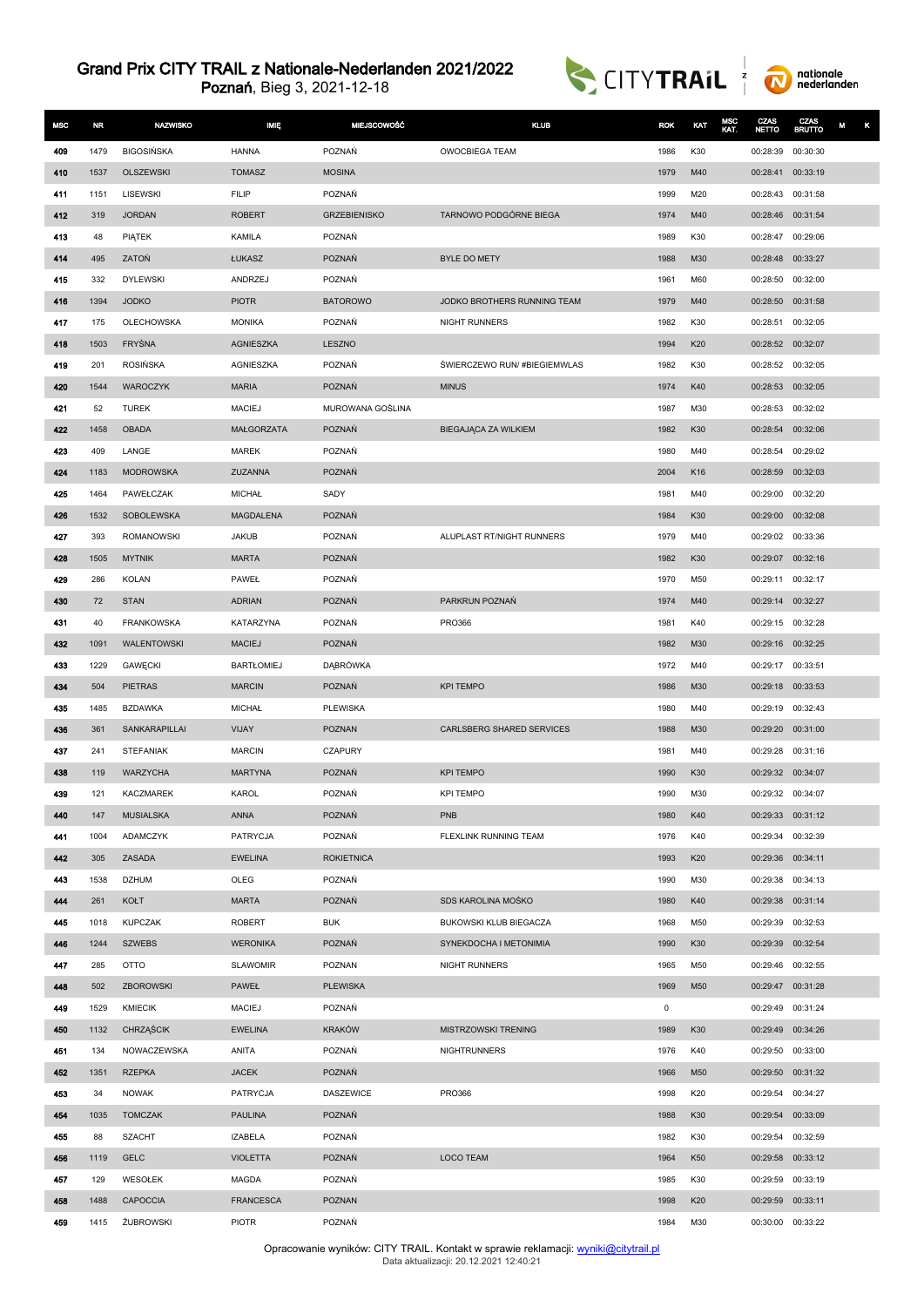



| <b>MSC</b> | <b>NR</b>  | <b>NAZWISKO</b>              | <b>MIĘ</b>             | <b>MIEJSCOWOŚĆ</b>          | <b>KLUB</b>                         | <b>ROK</b>   | KAT        | MSC<br>KAT. | CZAS<br><b>NETTO</b>                   | <b>CZAS</b><br>BRUTTO | M<br>κ |
|------------|------------|------------------------------|------------------------|-----------------------------|-------------------------------------|--------------|------------|-------------|----------------------------------------|-----------------------|--------|
| 460        | 1341       | <b>FRYDRYCHOWICZ</b>         | <b>BARTOSZ</b>         | ZALASEWO                    |                                     | 1978         | M40        |             | 00:30:00                               | 00:33:11              |        |
| 461        | 460        | <b>GOLDMAN</b>               | <b>DOMINIKA</b>        | POZNAŃ                      | BIEGAJĄCE CHOMIKI                   | 1974         | K40        |             | 00:30:02 00:34:44                      |                       |        |
| 462        | 341        | <b>KOSICKA</b>               | <b>ANNA</b>            | POZNAŃ                      | <b>BIEGAJĄCE CHOMIKI</b>            | 1976         | K40        |             | 00:30:05                               | 00:34:47              |        |
| 463        | 1417       | PIETRZAK                     | AGNIESZKA              | POZNAŃ                      | BIEGAJĄCE KREJZOLE                  | 1973         | K40        |             | 00:30:06                               | 00:33:13              |        |
| 464        | 407        | <b>DZIAMSKI</b>              | <b>PAWEŁ</b>           | <b>POZNAŃ</b>               |                                     | 1957         | M60        |             | 00:30:10                               | 00:32:04              |        |
| 465        | 1477       | ŁASZKIEWICZ                  | <b>ALEKSANDRA</b>      | POZNAŃ                      |                                     | 1993         | K20        |             | 00:30:10                               | 00:31:53              |        |
| 466        | 471        | TOMASZEWSKA                  | <b>BEATA</b>           | POZNAŃ                      |                                     | 1988         | K30        |             | 00:30:13 00:31:55                      |                       |        |
| 467        | 1534       | GOLCZAK                      | <b>MACIEJ</b>          | <b>PLEWISKA</b>             | <b>WHISKY DRINKERS</b>              | 1969         | M50        |             | 00:30:13                               | 00:32:16              |        |
| 468        | 301        | <b>JASKIEWICZ</b>            | <b>TOMASZ</b>          | <b>POZNAŃ</b>               | <b>NIGHT RUNNERS</b>                | 1988         | M30        |             | 00:30:15                               | 00:33:27              |        |
| 469        | 1127       | <b>KACZMAREK</b>             | <b>OLGA</b>            | POZNAŃ                      |                                     | 1977         | K40        |             | 00:30:17 00:32:11                      |                       |        |
| 470        | 396        | <b>KALWAS</b>                | PAWEŁ                  | POZNAŃ                      | <b>PRO366</b>                       | 1974         | M40        |             | 00:30:18                               | 00:35:39              |        |
| 471        | 1530       | STEFAŃSKA                    | <b>BEATA</b>           | POZNAŃ                      |                                     | 1982         | K30        |             | 00:30:22 00:33:30                      |                       |        |
| 472        | 1074       | <b>PORZUCEK</b>              | <b>HANNA</b>           | POZNAŃ                      | NIGHT RUNNERS                       | 1987         | K30        |             | 00:30:26                               | 00:33:37              |        |
| 473        | 528        | <b>STACHOWIAK</b>            | <b>EWA</b>             | <b>ROKIETNICA</b>           | ROKIETNICA BIEGA/OWOCBIEGA TEAM     | 2005         | K16        |             | 00:30:30                               | 00:35:06              |        |
| 474        | 124        | <b>DOLATA</b>                | <b>KATARZYNA</b>       | POZNAŃ                      | TZS - TRADYCYJNIE ZAMYKAJĄCY STAWKĘ | 1979         | K40        |             | 00:30:31                               | 00:33:38              |        |
| 475        | 415        | MADRZAK                      | <b>KAROLINA</b>        | POZNAŃ                      | POWIAT POZNAŃSKI                    | 1979         | K40        |             | 00:30:38                               | 00:32:13              |        |
| 476        | 457        | KOZIEŁ                       | <b>EWELINA</b>         | POZNAŃ                      | DFDS POLSKA RUNNING TEAM            | 1982         | K30        |             | 00:30:41                               | 00:32:19              |        |
| 477        | 113        | <b>CZERNER</b>               | KAROLINA               | POZNAŃ                      | KUNY BIEGOWE                        | 1985         | K30        |             | 00:30:44                               | 00:34:02              |        |
| 478        | 349        | <b>GRABOWSKA</b>             | LIDIA                  | <b>LUBON</b>                | ŚWIERCZEWO RUN                      | 1984         | K30        |             | 00:30:51                               | 00:34:12              |        |
| 479        | 1066       | <b>WIATR-KMIECIAK</b>        | MAŁGORZATA             | POZNAŃ                      | NIGHT RUNNERS                       | 1971         | K50        |             | 00:30:52                               | 00:35:26              |        |
| 480        | 346        | <b>ROGOZIŃSKI</b>            | <b>HENRYK</b>          | <b>BUK</b>                  | BUKOWSKI KLUB BIEGACZA              | 1976         | M40        |             | 00:31:00                               | 00:34:24              |        |
| 481        | 272        | <b>MIELNIK</b>               | <b>NATALIA</b>         | POZNAŃ                      |                                     | 1987         | K30        |             | 00:31:01                               | 00:35:44              |        |
| 482        | 1021       | JEDYNAK-DOROSZ               | <b>IZABELA</b>         | <b>TULCE</b>                | <b>KB MANIAC POZNAŃ</b>             | 1976         | K40        |             | 00:31:02 00:35:45                      |                       |        |
| 483        | 1513       | <b>BIEGAŃSKA</b>             | <b>ZOFIA</b>           | POZNAŃ                      |                                     | 1991         | K30        |             | 00:31:07                               | 00:32:40              |        |
| 484        | 1162       | <b>PIEPRZYK</b>              | <b>WIESŁAW</b>         | POZNAŃ                      |                                     | 1954         | M60        |             | 00:31:07                               | 00:34:29              |        |
| 485        | 177        | <b>STRYKOWSKA</b>            | ANNA                   | POZNAŃ                      | SPEED SZURACZ                       | 1979         | K40        |             | 00:31:16                               | 00:35:46              |        |
| 486        | 372        | <b>FILIPIAK</b>              | <b>AGNIESZKA</b>       | POZNAŃ                      | <b>KS HADES</b>                     | 1975         | K40        |             | 00:31:18 00:34:23                      |                       |        |
| 487        | 1541       | GIL                          | DARIA                  | POZNAŃ                      |                                     | 1984         | K30        |             | 00:31:19                               | 00:35:53              |        |
| 488        | 1478       | <b>GRACZ</b>                 | <b>JAGODA</b>          | <b>POZNAN</b>               | CARLSBERG SHARED SERVICES           | 1994         | K20        |             | 00:31:21                               | 00:35:55              |        |
| 489        | 1325       | <b>NOWAK</b>                 | <b>MONIKA</b>          | POZNAŃ                      |                                     | 1981         | K40        |             | 00:31:21                               | 00:35:59              |        |
| 490        | 239        | <b>SOSKA</b>                 | <b>JACEK</b>           | <b>BIEDRUSKO</b>            | ANGIODIABETICA.PL                   | 1979         | M40        |             | 00:31:21                               | 00:35:56              |        |
| 491        | 1054       | <b>JAROCKA</b><br>LIPCZYŃSKI | SANDRA<br><b>JACEK</b> | <b>BERLIN/HELSINKI</b>      |                                     | 1989         | K30        |             | 00:31:22 00:36:03                      |                       |        |
| 492<br>493 | 168<br>398 | SPOZ                         | MAGDALENA              | <b>KOZIEGŁOWY</b><br>POZNAŃ | <b>NEST TEAM</b>                    | 1978<br>1976 | M40<br>K40 |             | 00:31:23 00:36:01<br>00:31:25 00:35:58 |                       |        |
| 494        | 340        | LEWANDOWSKI                  | <b>GRZEGORZ</b>        | POZNAŃ                      |                                     | 1962         | M50        |             | 00:31:31 00:36:26                      |                       |        |
| 495        | 92         | PIOTROWSKA                   | <b>JOANNA</b>          | POZNAŃ                      | SZYBKIE MAŚLAKI                     | 1991         | K30        |             | 00:31:34 00:36:06                      |                       |        |
| 496        | 91         | <b>GORCZYCA</b>              | <b>MACIEJ</b>          | POZNAŃ                      | SZYBKIE MAŚLAKI                     | 1990         | M30        |             | 00:31:34 00:36:07                      |                       |        |
| 497        | 62         | <b>MIKLAS</b>                | <b>IZABELA</b>         | <b>SKOKI</b>                | NOWAK RUN - STEFANOWICZ RUNNING     | 1988         | K30        |             | 00:31:35 00:33:10                      |                       |        |
| 498        | 112        | <b>CHMIELEWSKI</b>           | <b>MARCIN</b>          | <b>DOPIEWIEC</b>            |                                     | 1987         | M30        |             | 00:31:38 00:34:49                      |                       |        |
| 499        | 344        | <b>FABIANOWSKA</b>           | KAROLINA               | <b>CEREKWICA</b>            |                                     | 1980         | K40        |             | 00:31:38 00:34:57                      |                       |        |
| 500        | 1300       | ŻMUDA-TRZEBIATO              | PAWEŁ                  | POZNAŃ                      |                                     | 1973         | M40        |             | 00:31:46 00:34:51                      |                       |        |
| 501        | 1299       | ŻMUDA-TRZEBIATO              | <b>IWONA</b>           | POZNAŃ                      |                                     | 1973         | K40        |             | 00:31:47 00:34:51                      |                       |        |
| 502        | 529        | <b>GAJEK</b>                 | ŁUKASZ                 | POZNAŃ                      | <b>TENESO MOVEMENT</b>              | 1983         | M30        |             | 00:31:49 00:36:24                      |                       |        |
| 503        | 1548       | <b>MICHLSKA</b>              | <b>JOANNA</b>          | POZNAŃ                      |                                     | 1986         | K30        |             | 00:31:50 00:36:25                      |                       |        |
| 504        | 189        | <b>BLACHOWSKI</b>            | <b>JACEK</b>           | <b>POZNAN</b>               |                                     | 1989         | M30        |             | 00:31:57 00:36:33                      |                       |        |
| 505        | 47         | PRZYBYLSKA                   | ANNA                   | ŚRODA WIELKOPOLSKA          | 6 ŁAP                               | 1985         | K30        |             | 00:32:03 00:35:12                      |                       |        |
| 506        | 280        | <b>GAWECKA</b>               | <b>ANNA</b>            | POZNAŃ                      | BUKOWSKI KLUB BIEGACZA              | 1985         | K30        |             | 00:32:05 00:35:29                      |                       |        |
| 507        | 1089       | <b>NOWAK</b>                 | <b>MICHAŁ</b>          | POZNAŃ                      |                                     | 1988         | M30        |             | 00:32:06                               | 00:35:28              |        |
| 508        | 564        | <b>KUCHNOWSKI</b>            | <b>MARCIN</b>          | <b>POZNAŃ</b>               |                                     | 1982         | M30        |             | 00:32:11                               | 00:35:15              |        |
| 509        | 266        | <b>JEDROSZKOWIAK</b>         | <b>TOMASZ</b>          | <b>BISKUPICE</b>            | PODICEPS/UKS ZALEW JERZYKOWO        | 1978         | M40        |             | 00:32:19 00:36:57                      |                       |        |
| 510        | 264        | <b>KUSZYK</b>                | <b>MARZENA</b>         | POZNAŃ                      |                                     | 1981         | K40        |             | 00:32:19 00:36:57                      |                       |        |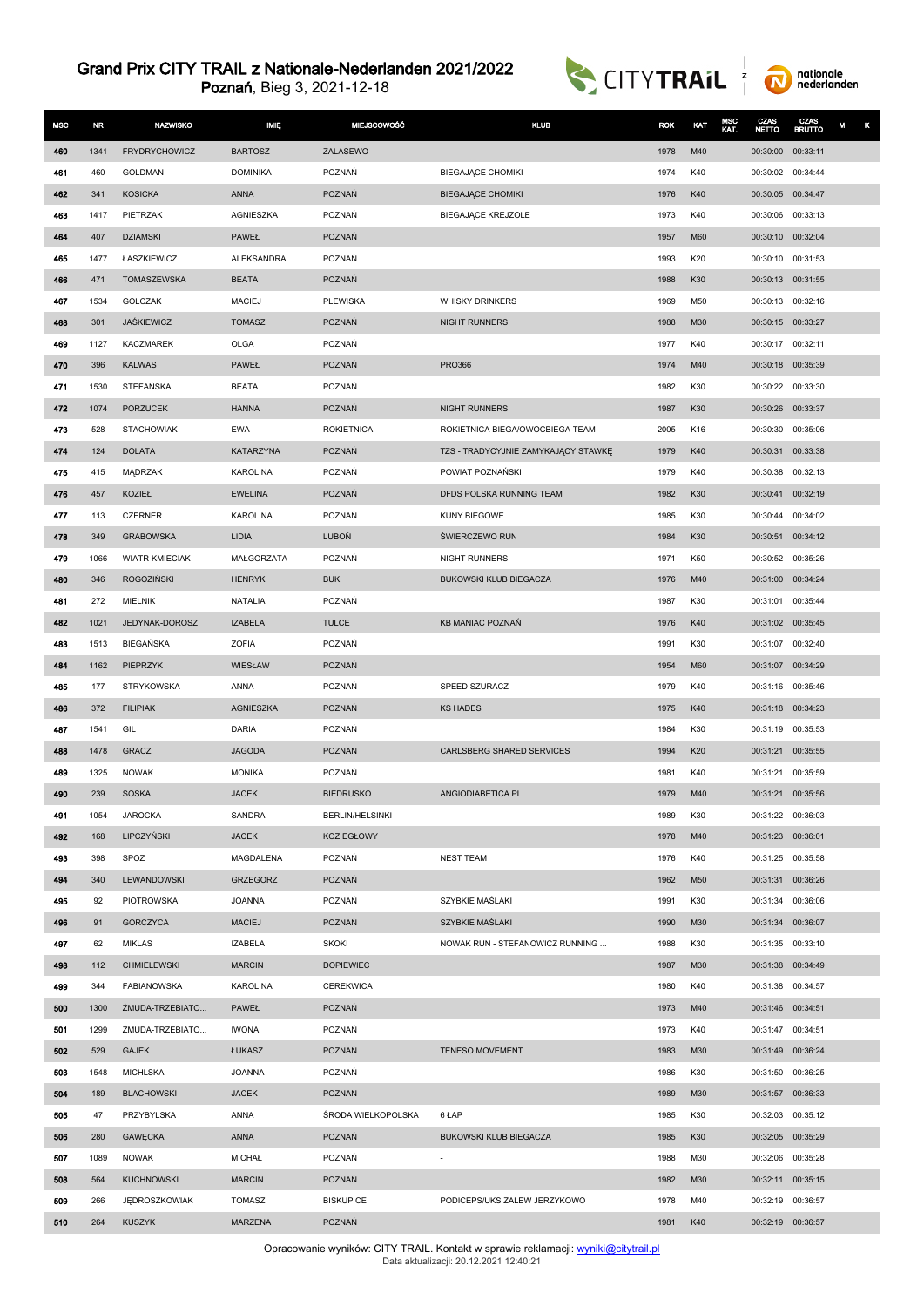



| <b>MSC</b> | <b>NR</b> | <b>NAZWISKO</b>     | <b>IMIĘ</b>      | <b>MIEJSCOWOŚĆ</b> | <b>KLUB</b>                         | <b>ROK</b>   | KAT | MSC<br>KAT. | <b>CZAS</b><br>NETTO | CZAS<br><b>BRUTTO</b> | M |
|------------|-----------|---------------------|------------------|--------------------|-------------------------------------|--------------|-----|-------------|----------------------|-----------------------|---|
| 511        | 1388      | STOŁOWSKA           | <b>SABINA</b>    | POZNAŃ             | ŚWIERCZEWO RUN                      | 1982         | K30 |             | 00:32:20             | 00:35:42              |   |
| 512        | 339       | WILCZEWSKA          | <b>ANNA</b>      | <b>POZNAŃ</b>      | <b>NIGHT RUNNERS</b>                | 1976         | K40 |             | 00:32:22 00:35:33    |                       |   |
| 513        | 408       | <b>GŁOWACKI</b>     | <b>JERZY</b>     | POZNAŃ             |                                     | 1951         | M60 |             | 00:32:24             | 00:35:29              |   |
| 514        | 356       | <b>WIACEK</b>       | WIESŁAW          | <b>SKOKI</b>       |                                     | 1948         | M60 |             | 00:32:36             | 00:35:49              |   |
| 515        | 560       | MATUSZEWSKI         | <b>KONRAD</b>    | POZNAŃ             | KM                                  | 1962         | M50 |             | 00:32:41             | 00:37:22              |   |
| 516        | 1181      | LEWANDOWSKA         | <b>JOANNA</b>    | <b>POZNAŃ</b>      |                                     | 1983         | K30 |             | 00:32:42             | 00:35:50              |   |
| 517        | 279       | <b>JAMROZIK</b>     | GRZEGORZ         | POZNAŃ             | <b>MOLDY UNICORNS</b>               | 1988         | M30 |             | 00:32:43 00:37:24    |                       |   |
| 518        | 278       | <b>KAPELA</b>       | <b>BASIA</b>     | POZNAŃ             | <b>MOLDY UNICORNS</b>               | 1988         | K30 |             | 00:32:43             | 00:37:23              |   |
| 519        | 1045      | <b>KWIATECKA</b>    | <b>IWONA</b>     | <b>ROKIETNICA</b>  | <b>HERNIK TEAM</b>                  | 1972         | K40 |             |                      | 00:32:45 00:37:25     |   |
| 520        | 1137      | <b>FURMANIUK</b>    | <b>ALICJA</b>    | POZNAŃ             |                                     | 2004         | K16 |             | 00:33:01             | 00:36:06              |   |
| 521        | 391       | PRZYBYŁEK           | <b>JOANNA</b>    | KÓRNIK             | PKO BANK POLSKI                     | 1984         | K30 |             | 00:33:06             | 00:36:24              |   |
| 522        | 405       | <b>NOWAK</b>        | ANDRZEJ          | <b>POZNAN</b>      | <b>NIGHT RUNNERS</b>                | 1974         | M40 |             | 00:33:16 00:37:50    |                       |   |
| 523        | 327       | <b>SŁAWEK</b>       | <b>TOMASZ</b>    | POZNAŃ             | PIATKOWO NA BIEGOWO                 | 1975         | M40 |             | 00:33:17 00:36:20    |                       |   |
| 524        | 328       | <b>SŁAWEK</b>       | <b>JOLANTA</b>   | POZNAŃ             | PIATKOWO NA BIEGOWO                 | 1976         | K40 |             | 00:33:17             | 00:36:21              |   |
| 525        | 538       | <b>TECŁAW</b>       | <b>KRZYSZTOF</b> | <b>OBORNIKI</b>    | DJ BIEGA                            | 1967         | M50 |             | 00:33:19             | 00:34:53              |   |
| 526        | 443       | <b>DOBRON</b>       | KATARZYNA        | <b>POZNAŃ</b>      |                                     | 1988         | K30 |             | 00:33:22 00:35:09    |                       |   |
| 527        | 418       | <b>DABROWSKI</b>    | PAWEŁ            | POZNAŃ             | <b>NIGHT RUNNERS</b>                | 1975         | M40 |             |                      | 00:33:49 00:37:02     |   |
| 528        | 419       | BAREŁKOWSKA         | KATARZYNA        | POZNAŃ             | NIGHT RUNNERS                       | 1972         | K40 |             | 00:33:50             | 00:37:02              |   |
| 529        | 1107      | WOLNIEWICZ          | <b>JUSTYNA</b>   | <b>ROKIETNICA</b>  |                                     | 1988         | K30 |             | 00:33:58             | 00:37:04              |   |
| 530        | 1108      | <b>NOWAK</b>        | <b>PAULINA</b>   | <b>POZNAŃ</b>      | <b>EPIC TEAM</b>                    | 1988         | K30 |             | 00:34:02 00:37:10    |                       |   |
| 531        | 155       | <b>GAWARECKI</b>    | <b>TOMASZ</b>    | <b>RABOWICE</b>    |                                     | 1977         | M40 |             | 00:34:02             | 00:37:09              |   |
| 532        | 488       | <b>BEDNARSKI</b>    | JÓZEF            | <b>POZNAŃ</b>      | <b>NIGHT RUNNERS</b>                | 1946         | M60 |             | 00:34:10 00:38:43    |                       |   |
| 533        | 1036      | <b>KORZENIOWSKA</b> | <b>GOSIA</b>     | POZNAŃ             | NIGHT RUNNERS                       | 1983         | K30 |             |                      | 00:34:15 00:38:48     |   |
| 534        | 233       | <b>NOWACKA</b>      | <b>JUSTYNA</b>   | POZNAŃ             | ROCHE RUNNERS                       | 1983         | K30 |             | 00:34:15 00:37:28    |                       |   |
| 535        | 1005      | ZIENKOWICZ          | <b>AGNIESZKA</b> | POZNAŃ             |                                     | 1986         | K30 |             | 00:34:32             | 00:39:07              |   |
| 536        | 277       | <b>OLKIEWICZ</b>    | <b>MAREK</b>     | <b>POZNAŃ</b>      | NIEZRZESZONY                        | 1957         | M60 |             | 00:34:37 00:39:13    |                       |   |
| 537        | 512       | PALUSZCZAK          | <b>KRZYSZTOF</b> | <b>ROGALIN</b>     |                                     | 1965         | M50 |             |                      | 00:34:42 00:37:55     |   |
| 538        | 324       | <b>SAWICKA</b>      | <b>MARTA</b>     | POZNAŃ             | PGB SPORTOWA PACZKA                 | 1979         | K40 |             | 00:34:46             | 00:37:50              |   |
| 539        | 452       | MROZ                | <b>IZABELA</b>   | POZNAŃ             | <b>WOLNE SLIMAKI</b>                | 1982         | K30 |             |                      | 00:34:53 00:36:42     |   |
| 540        | 387       | <b>MAJEWSKA</b>     | <b>MARIA</b>     | POZNAŃ             |                                     | 1988         | K30 |             | 00:35:10 00:39:52    |                       |   |
| 541        | 306       | <b>MNICH</b>        | <b>MARCIN</b>    | POZNAŃ             |                                     | 1984         | M30 |             | 00:35:11             | 00:39:52              |   |
| 542        | 1038      | <b>GRACZYK</b>      | GRAŻYNA          | POZNAŃ             | NIGHT RUNNERS POZNAŃ                | 1981         | K40 |             | 00:35:16 00:39:49    |                       |   |
| 543        | 1546      | <b>JADZIKOWSKI</b>  | ARKADIUSZ        | POZNAŃ             | <b>CZERWONAK BIEGA</b>              | 1976         | M40 |             | 00:35:23 00:40:11    |                       |   |
| 544        | 46        | ŻOŁĄDKOWSKA         | <b>KALINA</b>    | ŚRODA WLKP.        | 6 ŁAP                               | 1981         | K40 |             | 00:35:30             | 00:38:37              |   |
| 545        | 45        | ŻOŁADKOWSKI         | <b>MICHAŁ</b>    | ŠRODA WIELKOPOLSKA | 6 ŁAP                               | 1981         | M40 |             | 00:35:31             | 00:38:38              |   |
| 546        | 178       | <b>STRYKOWSKI</b>   | <b>MICHAŁ</b>    | POZNAŃ             | SPEED SZURACZ                       | 1976         | M40 |             |                      | 00:35:44 00:40:23     |   |
| 547        | 1180      | KARCZMARSKA         | <b>JOANNA</b>    | POZNAŃ             |                                     | 1992         | K20 |             | 00:35:45 00:40:17    |                       |   |
| 548        | 1445      | <b>GŁOWACKA</b>     | ANITA            | POZNAŃ             |                                     | 1989         | K30 |             |                      | 00:35:45 00:40:17     |   |
| 549        | 122       | <b>DOLATA</b>       | <b>MARCIN</b>    | POZNAŃ             | TZS - TRADYCYJNIE ZAMYKAJĄCY STAWKĘ | 1974         | M40 |             |                      | 00:35:52 00:39:00     |   |
| 550        | 1272      | <b>MATELSKA</b>     | <b>KAROLINA</b>  | POZNAŃ             |                                     | 1980         | K40 |             | 00:35:53 00:39:04    |                       |   |
| 551        | 1526      | MATUSZEWSKA         | <b>MARTA</b>     | PLEWISKA           |                                     | 1978         | K40 |             | 00:35:54             | 00:39:04              |   |
| 552        | 135       | NADOLIŃSKA          | <b>MONIKA</b>    | POZNAŃ             |                                     | 1982         | K30 |             |                      | 00:36:21 00:41:00     |   |
| 553        | 1320      | <b>JANKOWSKA</b>    | AGNIESZKA        | POZNAŃ             |                                     | 1986         | K30 |             | 00:36:38             | 00:39:54              |   |
| 554        | 1321      | JAGODZIŃSKA         | <b>BARBARA</b>   | POZNAŃ             |                                     | 1983         | K30 |             |                      | 00:36:43 00:40:00     |   |
| 555        | 1364      | <b>SICIARZ</b>      | <b>NATALIA</b>   | POZNAŃ             | NIGHT RUNNERS                       | 1984         | K30 |             |                      | 00:37:11 00:40:22     |   |
| 556        | 1390      | LESIAK-DOMAGAŁA     | <b>IZABELA</b>   | POZNAŃ             | <b>NIGHTRUNNERS</b>                 | 1984         | K30 |             |                      | 00:37:11 00:40:22     |   |
| 557        | 1288      | KASIŃSKI            | MATEUSZ          | POZNAŃ             |                                     | 1991         | M30 |             |                      | 00:37:21 00:40:32     |   |
| 558        | 1519      | MALISZEWSKI         | <b>DAMIAN</b>    | POZNAŃ             |                                     | $\mathsf{O}$ |     |             |                      | 00:37:21 00:40:32     |   |
| 559        | 1052      | JAŻDZIKOWSKA        | AGNIESZKA        | <b>KOZIEGŁOWY</b>  | CZERWONACKIE KIJANKI                | 1979         | K40 |             | 00:37:29 00:42:17    |                       |   |
| 560        | 156       | WOJNAROWSKA         | ANNA             | POZNAŃ             |                                     | 1989         | K30 |             |                      | 00:37:36 00:42:13     |   |
| 561        | 500       | SZIWA               | DANUTA           | KIEKRZ GMINA ROKI  |                                     | 1957         | K60 |             | 00:38:02 00:42:38    |                       |   |